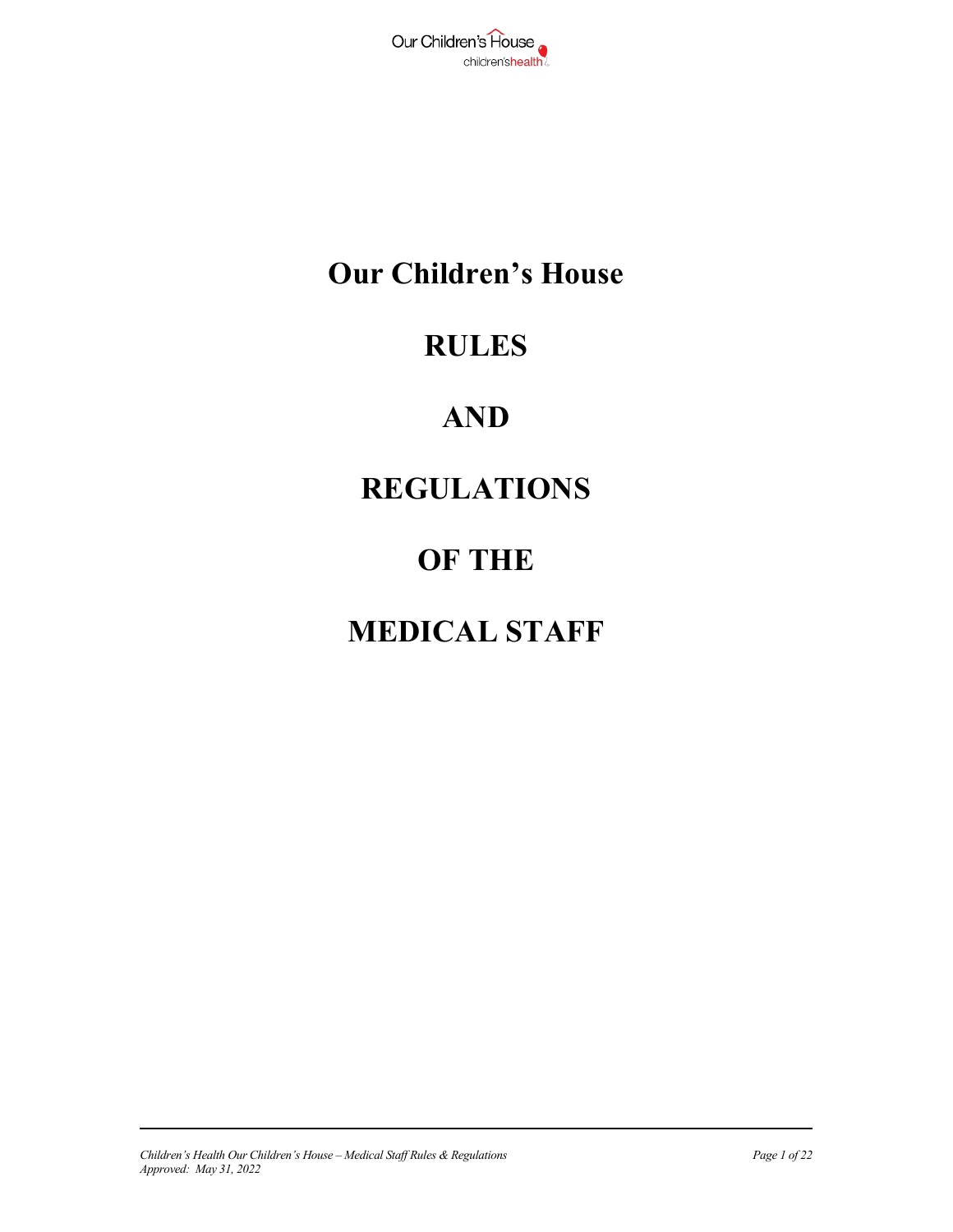

## **TABLE OF CONTENTS**

| 2.1.<br>2.2.<br>2.3.<br>2.4.<br>2.5.<br>2.6.                                    |  |
|---------------------------------------------------------------------------------|--|
|                                                                                 |  |
|                                                                                 |  |
|                                                                                 |  |
|                                                                                 |  |
|                                                                                 |  |
|                                                                                 |  |
|                                                                                 |  |
| Section 10. Adoption, Review and Amendments of the Rules and Regulations  21-22 |  |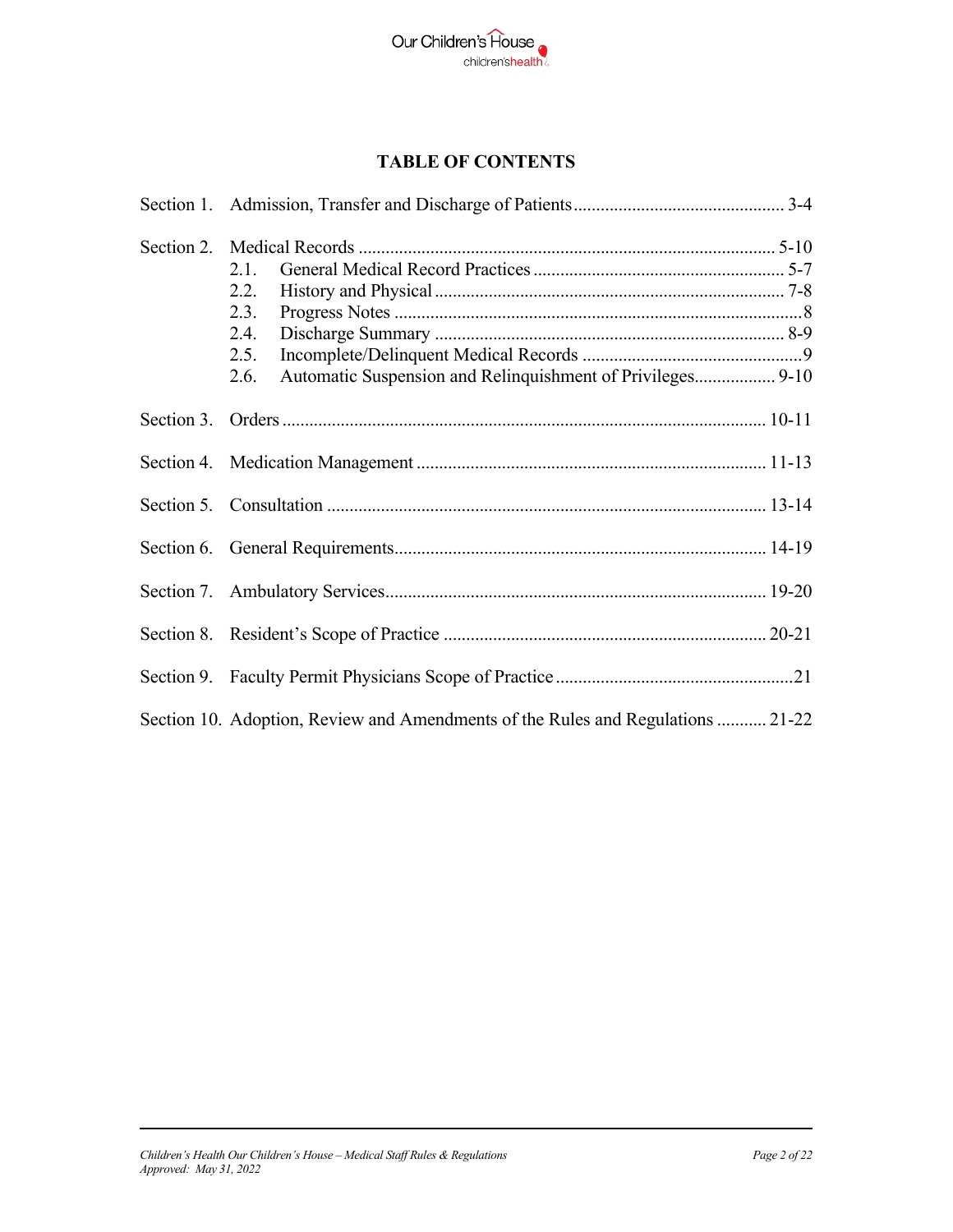

#### **SECTION 1. Admission, Transfer and Discharge of Patients**

- 1.1. A patient may be admitted to Our Children's House only by a member of the Medical Staff having admitting privileges. A member of the Medical Staff may, in the course of care for a patient, request that the patient be admitted to a different medical service. In that case, the referring Medical Staff member is responsible for conducting an appropriate hand-off of care.
- 1.2. Except in an emergency situation, no patient shall be admitted to Our Children's House without a provisional diagnosis or valid reason for admission being stated. In the case of an emergency, this information shall be recorded in the medical record as soon as possible after admission.
- 1.3. In situations where there is a transfer of attending physician responsibilities between two providers, the accepting provider is responsible for confirming the attending physician designation within the electronic medical record has been changed.
- 1.4. If an unforeseen inpatient emergency arises and the patient's physician cannot be contacted, the appropriate Service Chief shall be contacted, and the appropriate chain of command shall be followed.
- 1.5. Our Children's House is a setting for the education of Residents and Fellows and medical students. While patients at Our Children's House may be evaluated and treated by Residents or Fellows or medical students, the attending physician is responsible for the supervision of medical care provided to the patient. Residents and Fellows and medical students must comply with the policies established by Our Children's House and University of Texas Southwestern Medical Center ("UT Southwestern").
- 1.6. Except as otherwise provided in Our Children's House policies, no patient shall be transferred within Our Children's House without the approval of the attending physician, with the exception of a critically ill or infectious patient who requires immediate relocation to protect him/her self or others. In case of an emergency, the attending physician shall be notified as soon as he or she can be reached.
- 1.7. When a patient is being transferred to another hospital or other health care facility, the attending physician shall follow Our Children's House transfer policy and procedures and all applicable state and federal laws governing patient transfers.
- 1.8. If the patient is considered to be a source of danger to him/her self or others, the admitting physician shall be responsible for providing such information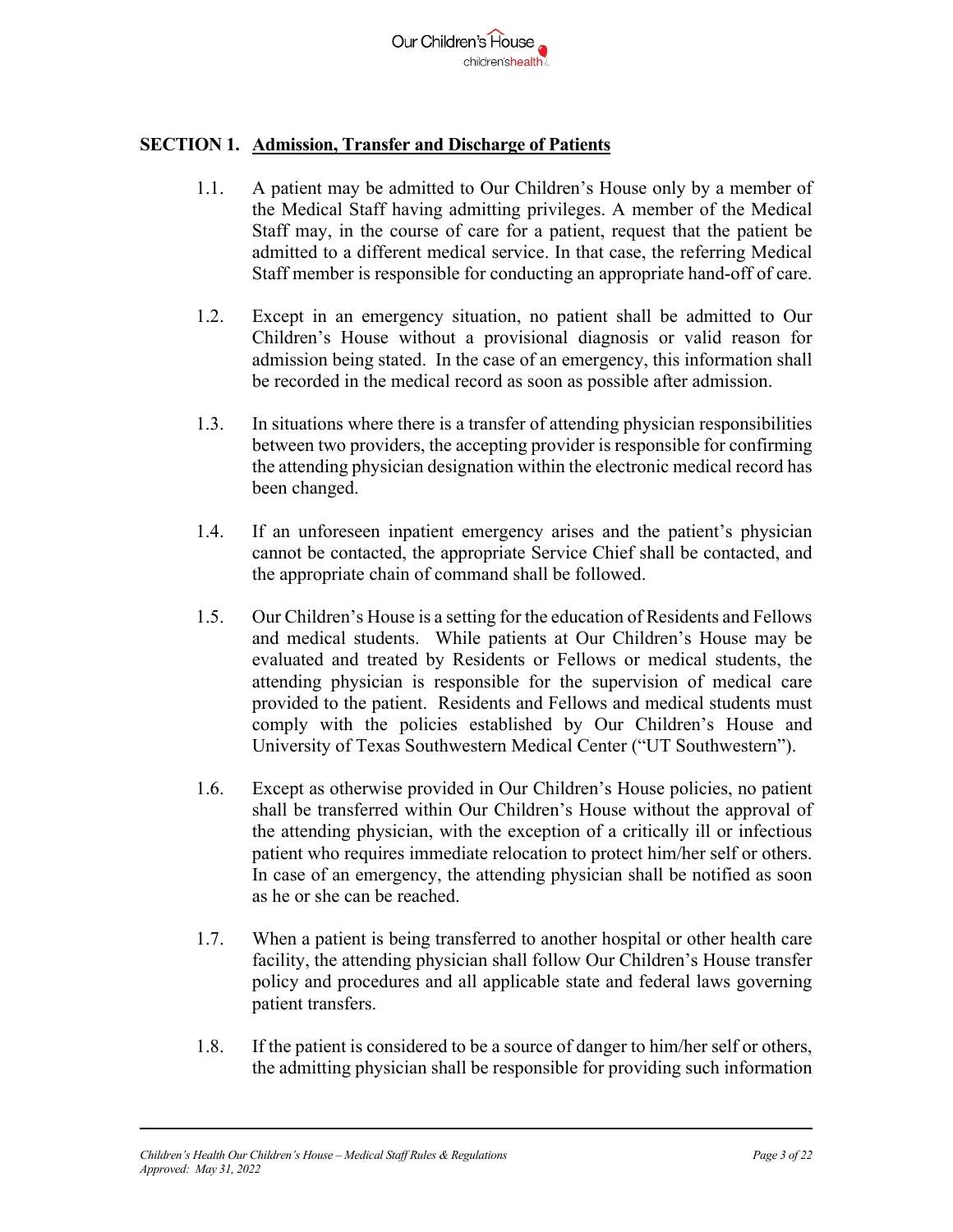

as may be necessary to protect the patient from self-harm and harm to other patients, staff or visitors as defined by hospital policy.

- 1.9. Any patient who is known or suspected to be suicidal, has taken a chemical/drug overdose, or is otherwise suspected to exhibit intentional self-harm behavior shall have a mental health assessment. The assessment may be performed by a mental health clinician (LCSW, LPC, LMFT, PhD, or MD) who will provide the findings of that assessment to the patient's treating physician. The patient's treating physician will determine if additional psychiatric consultation is needed. If this assessment is refused by the patient, parent or other authorized party, the medical record shall indicate that the consultation was recommended, offered, and refused. A referral shall be made by the physician to Child Protective Services, if appropriate and necessary suicide prevention precautions shall be taken according to Our Children's House policy and procedure.
- 1.10. The patient shall be discharged only on the written order of the attending physician, Resident, Fellow or an authorized Advanced Practice Professional ("APP") defined as an advanced practice registered nurse ("APRN"), or physician assistant ("PA") authorized by the attending physician. If a patient leaves Our Children's House against medical advice ("AMA"), the patient, parent or other authorized party shall be requested to sign an AMA release. If a release cannot be obtained, document the refusal and leaving AMA in the patient's medical record along with any reason given, and witnessed by an employee. A patient leaving AMA from Our Children's House without signing the appropriate document(s) shall be considered to be officially discharged AMA.
- 1.11. The attending physician, Resident, Fellow, or APP authorized by the attending physician shall discharge the patient as soon as medically appropriate. Pre-Discharge orders shall include, but not limited to, medications, patient teaching requirements, and follow-up appointments.
- 1.12. Physicians shall abide by admitting/discharge requirements that have been delineated in other sections of these Rules and Regulations or applicable Policies and Procedures.
- 1.13. Admitting physicians shall:
	- 1.13.1. Refer elective cases to the Admitting Office for advance arrangements;
	- 1.13.2. Complete reports required to secure payment of insurance or compensation claims by Our Children's House;
	- 1.13.3. Record information required for Our Children's House billing; and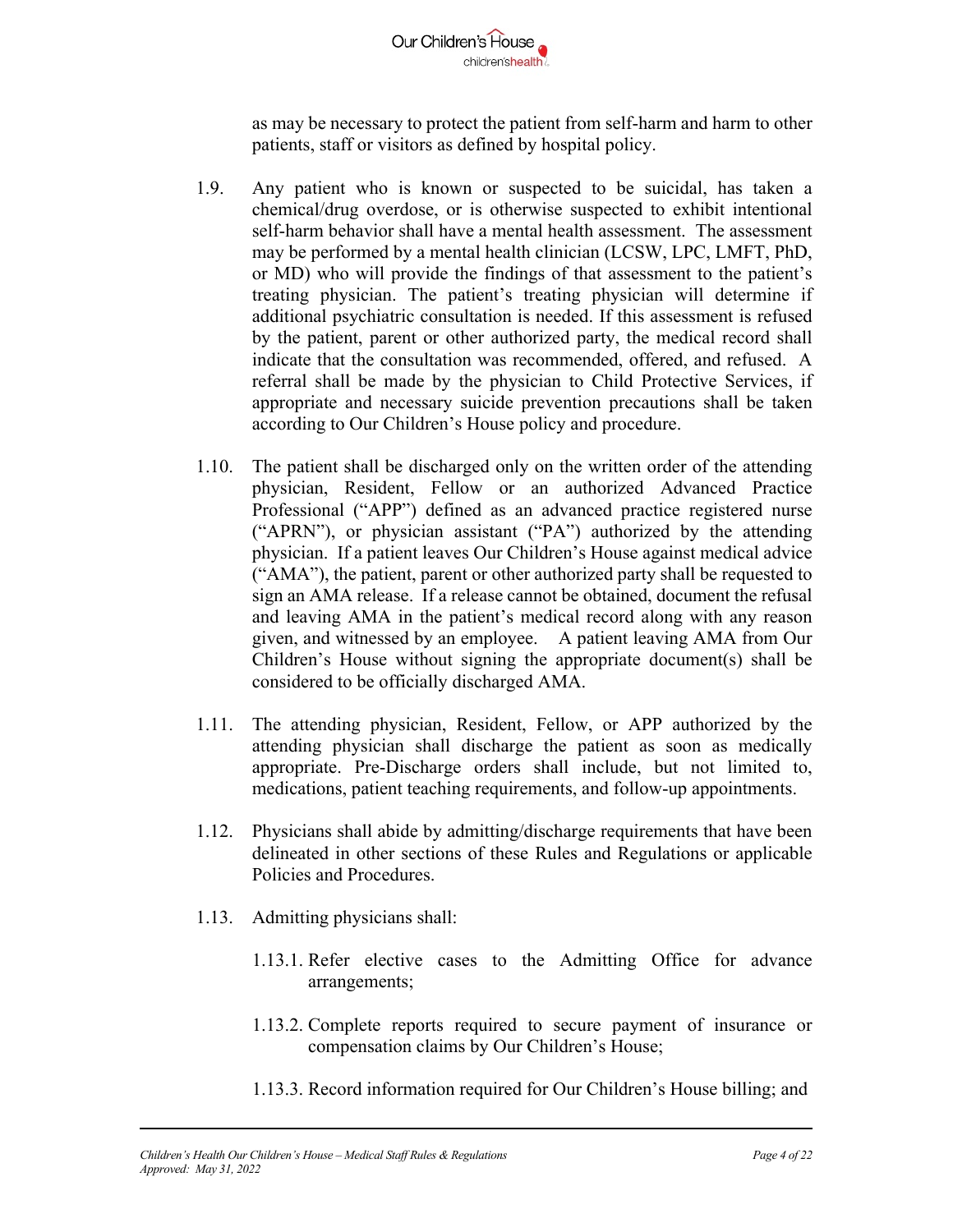

1.13.4. Adhere to Our Children's House admitting policies and procedures.

## **SECTION 2. Medical Records**

#### **2.1. General Medical Record Practices**

- 2.1.1. The attending physician is responsible for the preparation of an accurate, timely, complete and legible medical record for each patient. The medical record shall be sufficiently detailed and organized to enable another physician to assume the care of the patient at any time and to enable the retrieval of pertinent information required for quality assurance/improvement and utilization review activities. The medical record shall contain sufficient information to: identify the patient; support the diagnosis/condition; justify the care, treatment, and service; document the course and results of care, treatment, and service; and promote continuity of care among providers.
	- 2.1.1.1.The contents for inpatient admission records shall include but not be limited to: identification data; a history and physical; a plan of care; patient orders; all required consent forms; special reports such as laboratory (clinical laboratory/pathology), radiology, and electrocardiography; treatment; progress notes; procedure reports; consultations; condition on discharge; discharge summary; and final diagnosis.
	- 2.1.1.2. The contents for an outpatient record shall include, but not be limited to: identification data; appropriate consent forms; appropriate reports; provisional diagnoses; documentation of the medical treatment; any patient/family instructions/education; a continuity of care list by the third visit (if applicable to the area); condition on discharge or transfer; and a note summarizing the case.
- 2.1.2. Written authorization from the patient, parent or other authorized party is required for release of medical information to persons not otherwise authorized to receive this information.
- 2.1.3. The medical record, including but not limited to imaging files, pathology slides and test results, is the property of Our Children's House and shall not be removed from Our Children's House premises without a release from the Health Information Management Department, except as outlined in Section 6.25. Unauthorized removal of medical records from Our Children's House by any person is grounds for suspension of the person for a period to be determined by the Medical Executive Committee of the Medical Staff.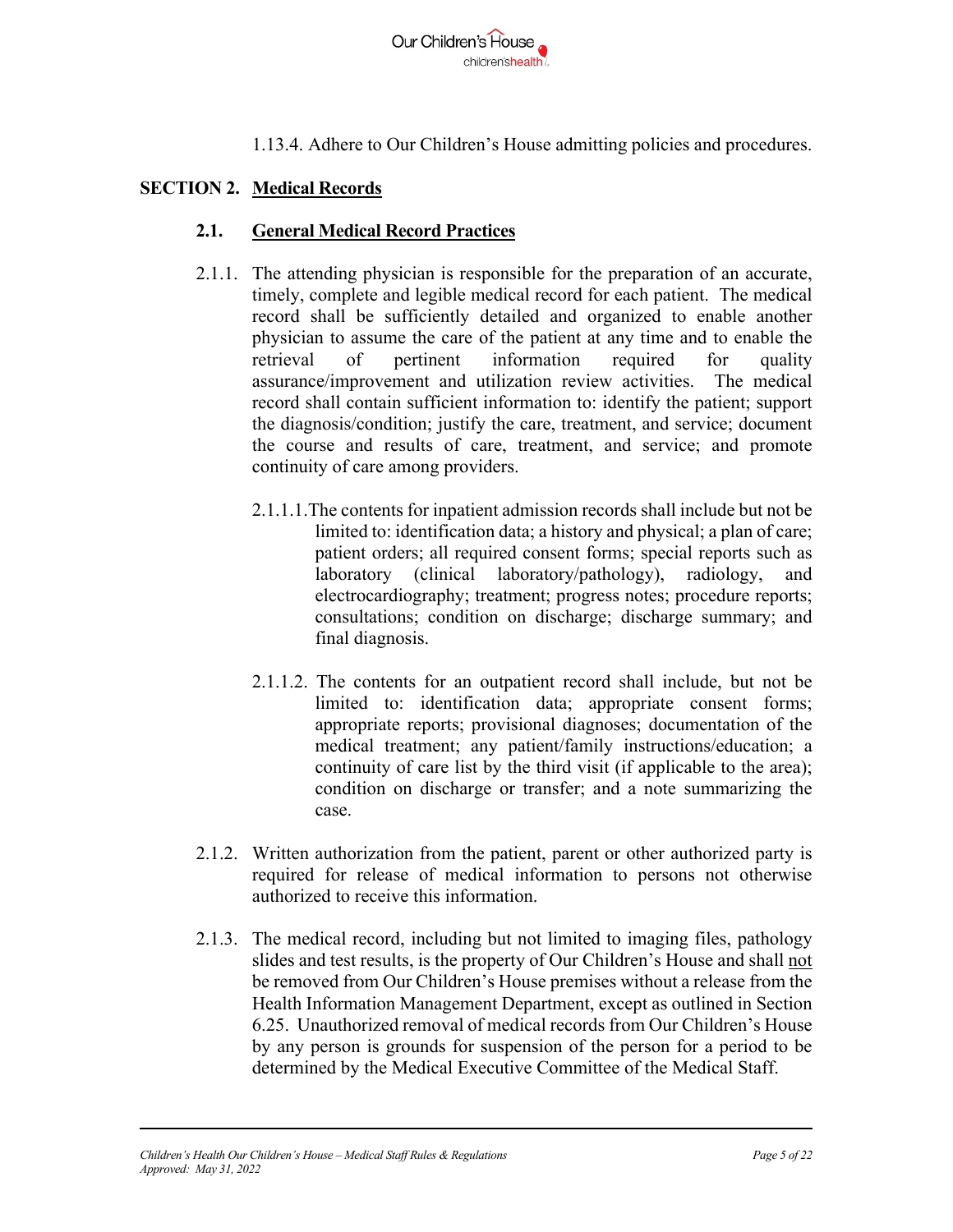

- 2.1.4. In case of readmission of a patient, all previous records shall be available for the use of the attending physician or. This shall apply whether the patient is attended by the same physician or by other physicians.
- 2.1.5. Subject to applicable laws, access to all medical records of all patients shall be afforded to members of the Medical Staff for research, consistent with preserving the confidentiality of personal information concerning the individual patients. All research projects must be approved by the Institutional Review Board ("IRB") before the medical records can be studied.
- 2.1.6. Medical records shall not be permanently filed until completed by the attending medical staff member or ordered to be filed by the Health Electronic Record/Health Information Management Committee of the Medical Staff. An incomplete record will not ordinarily be filed if the attending physician is still a member of the Medical Staff or holds clinical privileges at Our Children's House. No physician shall be permitted or requested, for any reason, to complete a medical record on a patient unfamiliar to him/her, regardless of the status of the physician who is responsible for completing the record. Any physician whose privileges are suspended or relinquished per the Medical Staff Bylaws and/or the Medical Staff Rules and Regulations for delinquent records or who resigns from the Medical Staff without adequately completing all medical records will not be reinstated or allowed to reapply for Medical Staff membership until such records are satisfactorily completed.
- 2.1.7. Physicians who are going to be on a leave of absence or vacation must arrange in advance for an extension from the Health Information Management Department regarding completion of medical records, if necessary.
- 2.1.8. An addendum/correction shall be documented to correct erroneous entries in electronic documentation. For any paper record, if an error is made on an entry in the medical record, a single line shall be drawn through the word(s) and "error" or "void" written near it. The error is not to be obliterated, whited out, or erased. The approved practitioner initials shall be noted above the erroneous entry. The correct entry shall then be written in with the date and time, then signed or authenticated, according to Our Children's House policy, by the approved practitioner.
- 2.1.9. All medical record entries shall be dated, timed, identified by author's name, credentials indicated and signed or authenticated electronically, with stamped or legibly printed name, according to Our Children's House policy. The attending physician must countersign all histories and physical examinations, discharge summaries, consultations, radiology reports and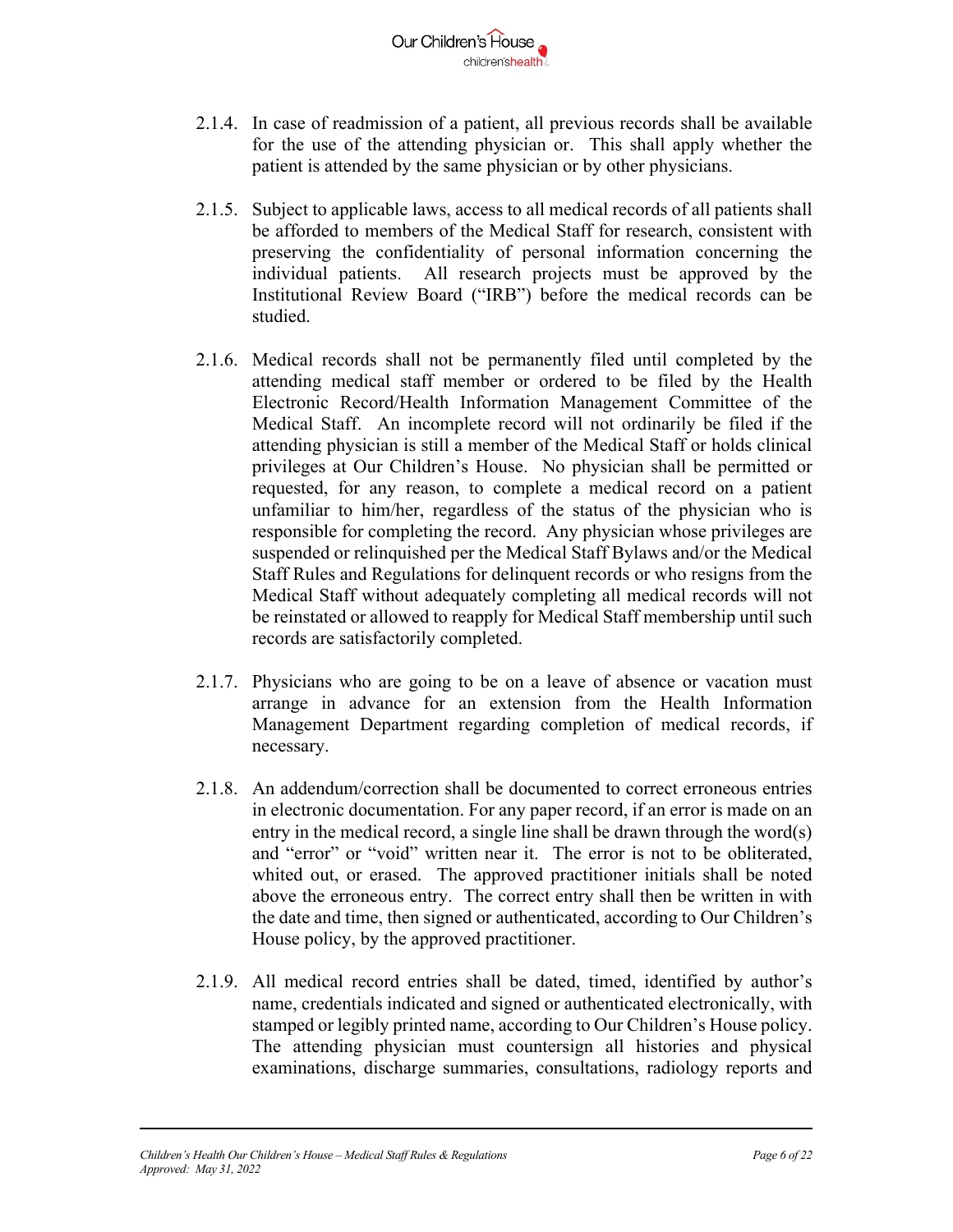

pathology reports written by Residents and Fellows or APPs practicing in an inpatient setting.

- 2.1.10. Any document filed in a patient's medical record shall be the original, a faxed copy, or a photocopy legible in its entirety.
- 2.1.11. Only black or blue ink shall be used for documenting in any medical record.
- 2.1.12. Any use of handheld mobile devices, smart phones and/or tablets must use Our Children's House's approved applications and tools when accessing protected health information.

## **2.2. History and Physical**

- A. Minimum History and Physical Requirements:
- 2.2.1. A physician member of the Medical Staff shall be responsible for the medical care and treatment of each patient at Our Children's House. All patients shall have a history and physical examination completed and documented in the medical record by a physician member of the Medical Staff with clinical privileges or licensed individual approved for such privileges based on demonstrated clinical competence.
- 2.2.3. A complete history and physical shall consist of the following: chief complaint; history of present illness; medications; allergies; relevant past medical, surgical, family, and social history; review of systems; pertinent diagnostic results; assessment and plan of care.
- 2.2.4. The extent of the physical examination performed is dependent on clinical judgment and the nature of the presenting problem. At a minimum it shall contain, vital signs, cardiovascular, pulmonary/respiratory, and relevant physical examination of areas of the body relevant to the chief complaint. These requirements relate only to the inpatient setting. Outpatient notes should have physical exam findings appropriate to the patient need.
- B. Time Frame for Completion of History and Physical:
- 2.2.5. All inpatients shall have a complete history and physical documented in the medical record within twenty-four (24) hours of admission.
- 2.2.6. A new history and physical must be completed if the original history and physical was performed and completed greater than thirty (30) days prior to admission, registration, or a procedure. If the original history and physical was performed and completed within the past thirty (30) days (prior to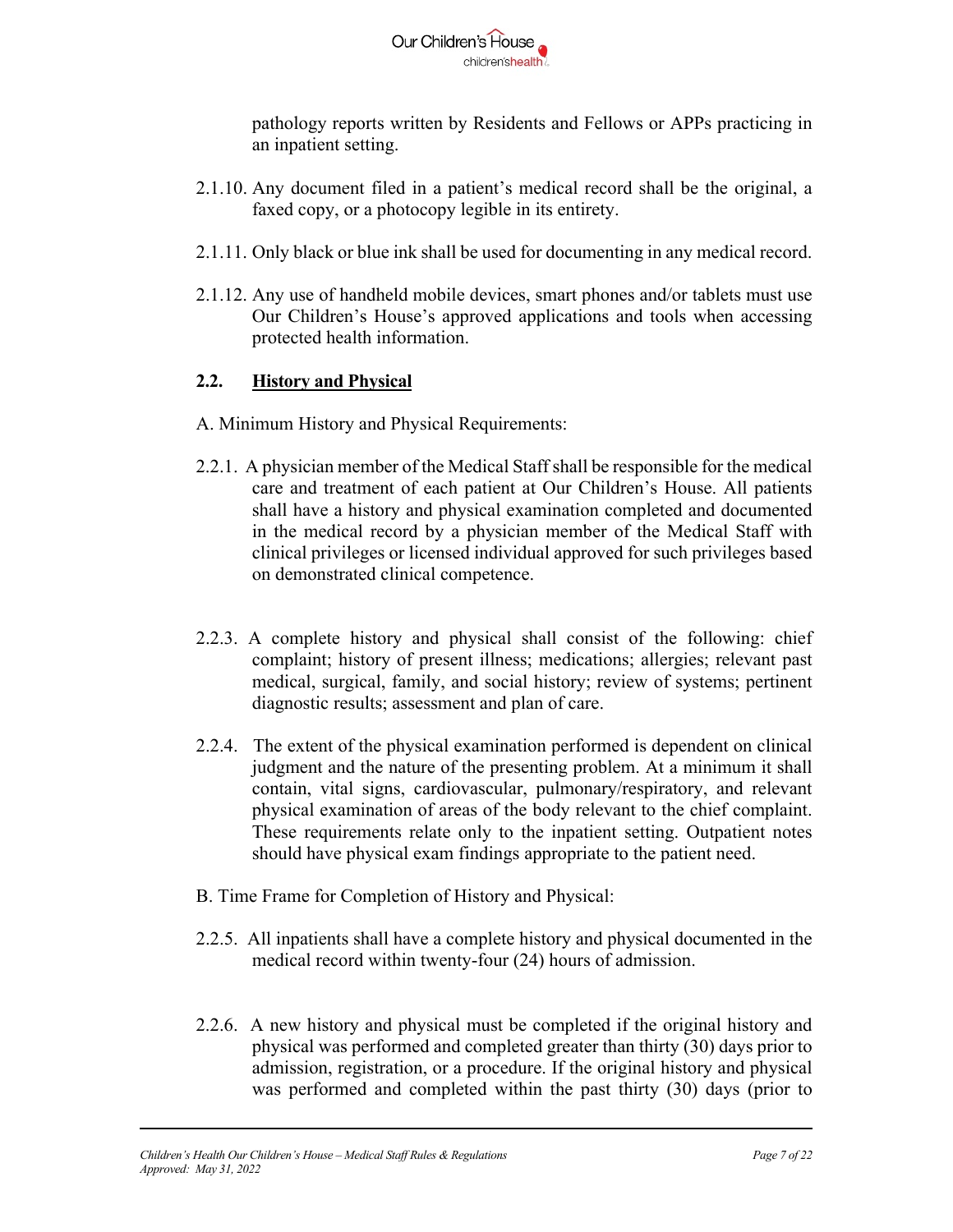

admission, registration or a procedure), there must be evidence of an updated examination of the patient, including any changes in the patient's condition – this is called an interval note.

- C. History and Physical Countersignature and Pre-Procedural Requirements:
- 2.2.7. When a history and physical examination is recorded in the medical record by a Resident, Fellow, or an authorized APP, for any elective procedure requiring more than local anesthesia, the supervising physician shall complete the following prior to the patient leaving the pre-procedural area:
	- review the history and physical
	- make a separate entry to indicate his/her approval and agreement with the contents, or document any revisions that he/she may have
	- countersign or authenticate the history and physical
	- ensure informed consent has been obtained in accordance to Our Children's House Informed Consent Policy and sign the consent form.
- 2.2.8. Inpatient history and physicals recorded in the medical record by a Resident, Fellow or an authorized APP must be countersigned by the attending physician within twenty four (24) hours of admission.
- 2.2.9. For APPs practicing in an ambulatory clinic setting, the history and physical, procedural reports and consultations do not require an attending countersignature.

### **2.3. Progress Notes**

2.3.1. Progress notes shall be documented by the attending physician at least daily on all patients. Pertinent progress notes shall be recorded at the time of observation to provide for continuity of care and transferability. They should provide a chronological report of the patient's course in the hospital and should reflect any change in condition and the results of treatment. The patient's clinical problems should be clearly identified and correlated with specific orders as well as test, procedure, and treatment results.

### **2.4. Discharge Summary**

2.4.1. A discharge summary shall be documented or dictated on all medical records of patients hospitalized more than forty-eight (48) hours. A final progress note shall suffice for all admissions less than forty-eight (48) hours. In all instances, the content of the medical record must be sufficient to justify the diagnosis, warrant the treatment and end result, and address any pertinent instructions to the patient, parent, or other authorized party. A complete summary is required on all deaths. All summaries shall be signed or authenticated, according to Our Children's House policy, by the attending physician.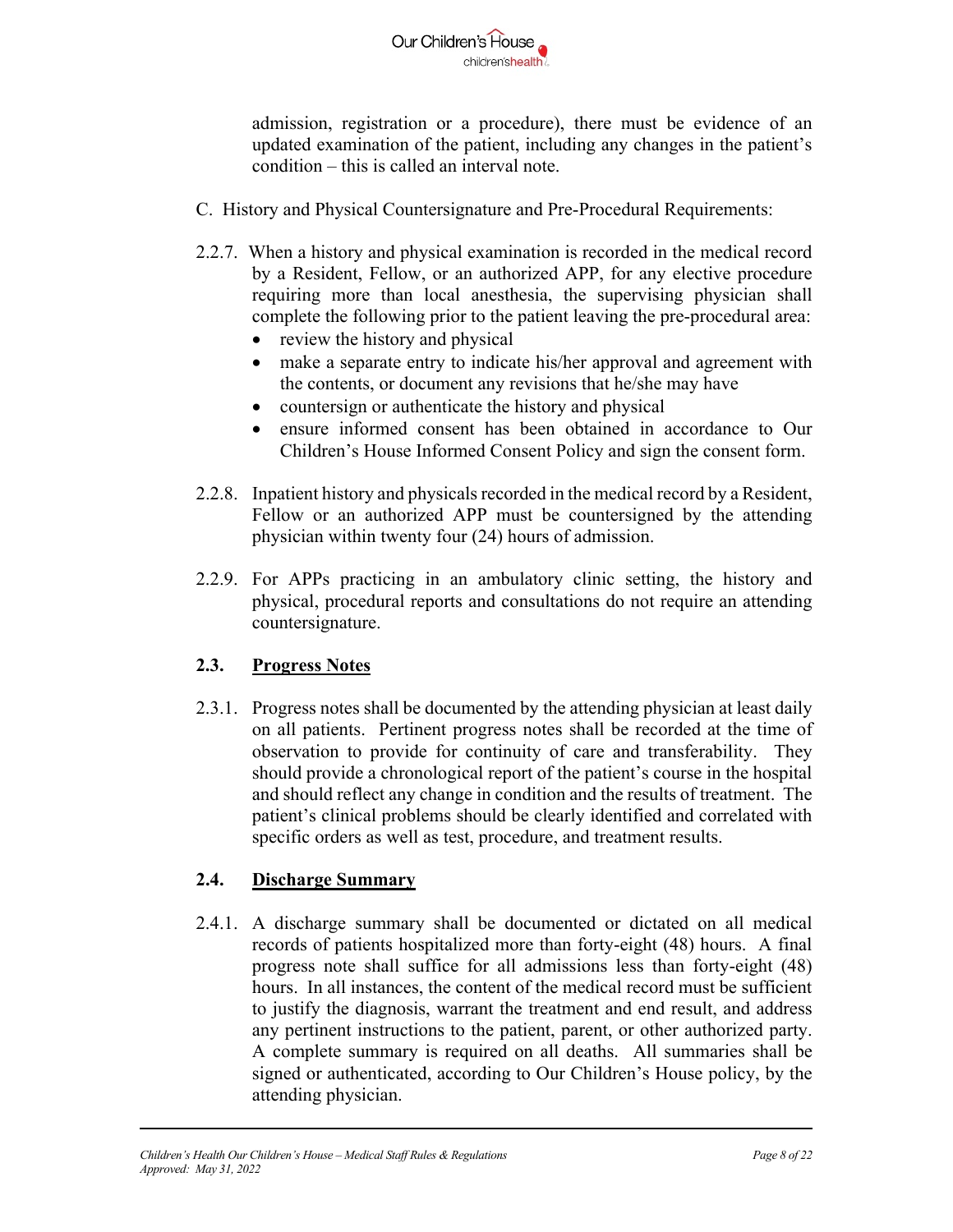

2.4.2. The discharge summary shall concisely recapitulate the reason for hospitalization, the significant findings, the procedures performed and treatment rendered, the condition and disposition of the patient at discharge, information provided to the patient, family, or other authorized party, and provisions for follow up care. The condition of the patient on discharge shall be stated in terms that permit a specific measurable comparison with the condition on admission, avoiding the use of vague terminology such as "improved", "satisfactory", "good", etc.

#### **2.5. Incomplete/Delinquent Medical Records**

- 2.5.1. The patient's inpatient record, as appropriate to the service delivery, shall be completed at the time of discharge, including progress notes, final diagnosis, discharge instructions/summary, and appropriate signatures. The outpatient records shall be completed contemporaneously with the patient's visit.
	- 2.5.1.1. Incomplete records are defined as those records that are lacking any appropriate signatures and/or reports.
	- 2.5.1.2. Delinquent records are those records deemed to be incomplete within seven (7) calendar days after discharge.

#### **2.6. Automatic Suspension and Relinquishment of Privileges**

- 2.6.1. The privileges of attending physicians or APPs shall be suspended if medical records become delinquent as defined in section 2.5. for greater than fourteen (14) calendar days.
- 2.6.2. Additionally, the Medical Executive Committee of the Medical Staff shall be notified promptly if any physician has had his/her elective privileges suspended because of delinquent medical records five (5) times in a rolling twelve (12) month period.\* In such cases, the Medical Executive Committee of the Medical Staff shall consider recommending to the Board that the attending physician's privileges be revoked. Failure to complete the delinquent records within three (3) calendar months after the date the automatic suspension became effective shall be deemed a voluntary resignation from the Medical Staff and all privileges are deemed to have been voluntarily relinquished as outlined in the Medical Staff Bylaws.

\*One suspension period shall not exceed four (4) consecutive weeks. If a physician remains on the suspension list for more than four (4) consecutive weeks, the suspension period shall renew and count as an additional suspension period.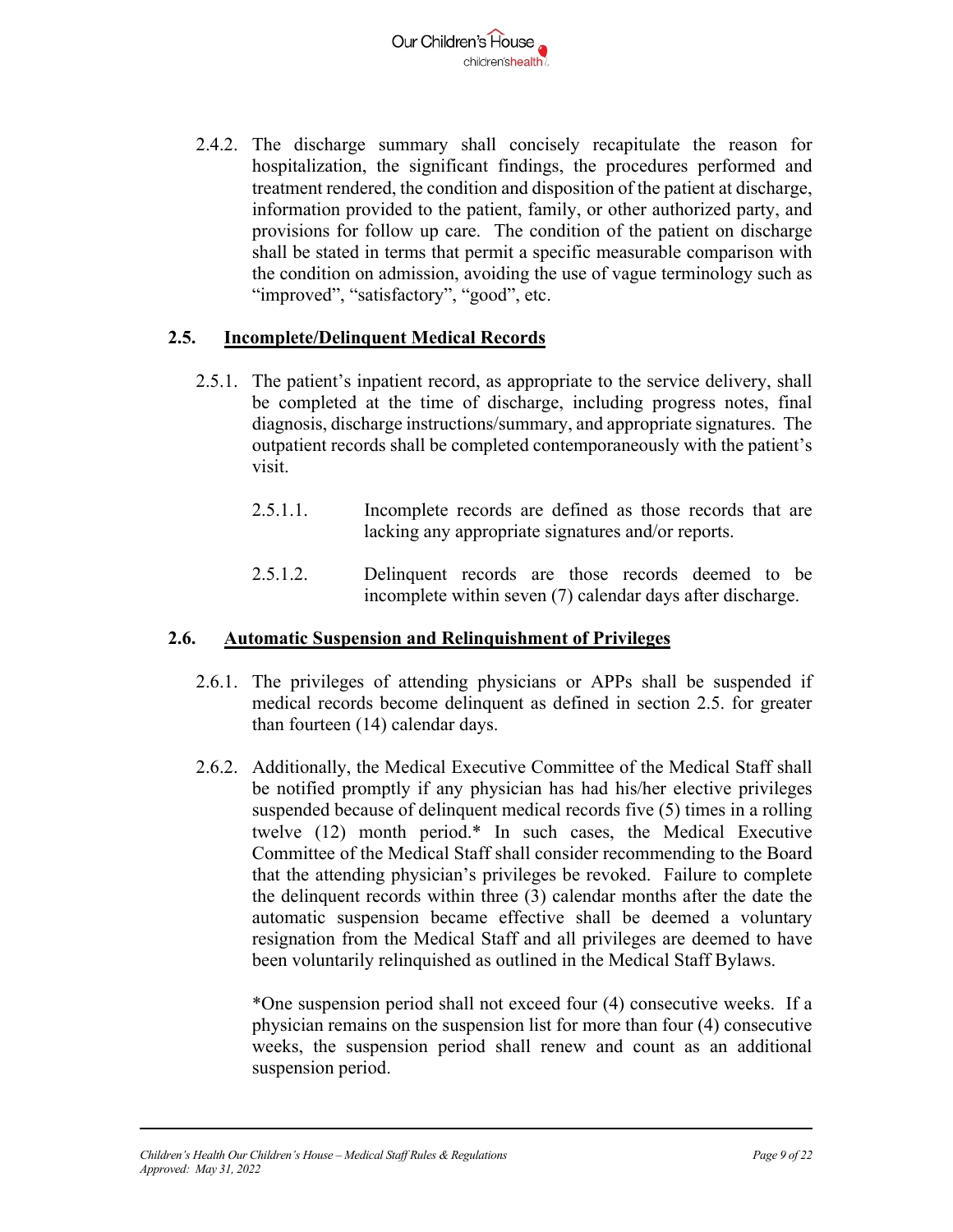

## **SECTION 3. Orders**

- 3.1. All patient orders shall be entered in the medical record by an Attending medical staff member, Resident, Fellow APP, or another provider who is providing care to the patient, and who, in accordance with Our Children's House policy; law and regulation; and Medical Staff Bylaws and Rules and Regulations, is authorized to write orders.
- 3.2. A verbal order shall be considered to be "in writing" if dictated to a duly authorized individual and signed, dated, and timed or authenticated, according to Our Children's House policy, by the attending, Resident, Fellow, or APP. The attending, Resident, Fellow, APP, or another provider who is providing care to the patient, and who, in accordance with Our Children's House policy; law and regulation; and Medical Staff Bylaws and Rules and Regulations, is authorized to write orders, must sign the verbal order within ninety-six (96) hours. The signature must be dated and timed. Verbal orders should be limited to: situations in which a delay in treatment poses a risk to the patient; or there is a need to clarify a written order; or to optimize care along the continuum. All verbal orders must be "read back" to the provider for accuracy.
	- 3.2.1. The authorized individual shall: 1) record the order; 2) make note of the name of the ordering physician or APP; 3) record the date and time of the order; and 4) sign the order. Verbal medication orders may be received only by licensed nurses (RN or LVN/LPN), registered pharmacists, and, when approved by the Medical Staff for limited use in their respective specialties, by licensed/registered/certified respiratory therapists, and cardiopulmonary technologists functioning within their scope of licensure/competence. Verbal orders for specific therapy shall be received only by licensed nurses (RN or LVN/LPN) and, when approved by the Medical Staff, by licensed/registered/certified laboratory technologists, cardiopulmonary technologists, physical therapists, speech therapists, audiologists, occupational therapists, and respiratory therapists, when functioning within their scope of licensure/competence. Verbal orders shall be accepted only from members of the Medical Staff with clinical privileges and/or APPs, Residents and Fellows functioning within their scope of practice.
- 3.3. Any standing medical order, standing delegation order or medical protocol must be co-signed within ninety-six (96) hours by the Attending Physician, Resident, Fellow, APP, or another provider who is responsible for the patient's care and who is authorized to write orders in accordance with Our Children's House's policy, applicable laws and regulations, and the Medical Staff Bylaws and Rules and Regulations. The signature must be dated and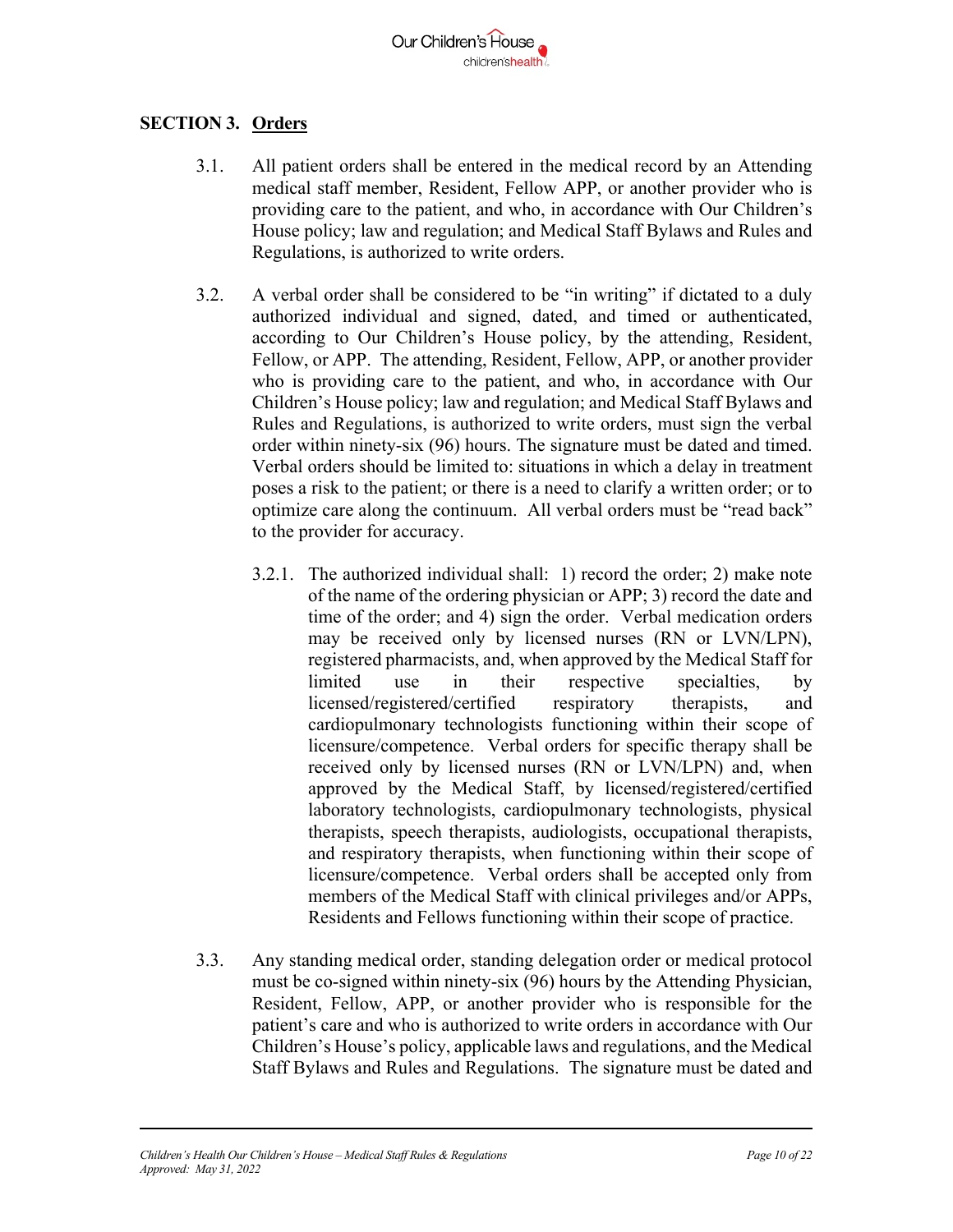

timed. A copy of the standing delegation order or medical protocol shall be included in the patient's medical record.

- 3.4. Physician and APP orders shall be documented in the electronic medical record. Orders documented on paper shall be written clearly, legibly, and completely. Orders that are illegible or improperly written shall not be carried out until rewritten properly or understood by the nurse, technologist, therapist, dietitian, etc. The use of "renew", "repeat", or "continue" orders is not acceptable. Orders must be specific. Only approved hospital abbreviations may be used in the documented orders.
- *3.5. "DO NOT RESUSCITATE" and "LIMITED RESUSCITATION (PARTIAL CODE)* orders must be entered by the attending physician (as outlined in the Our Children's House policy on withholding/withdrawing of resuscitative services or life-sustaining treatment) in the medical record The attending physician must verify in the medical record that the patient, parent, or other authorized party has 1) been fully apprised of the patient's condition; 2) consented to the "DO NOT RESUSCITATE" or the "LIMITED RESUSCITATION (PARTIAL CODE)" order; and 3) been notified of the issuance of the order.

3.5.1 For inpatients, orders are valid for the duration of the current admission, unless revoked. If the patient is discharged and readmitted, a new order must be entered in the medical record.

- 3.6. Orders shall be re-documented for patients transferred to a lesser or higher level of care, e.g., from a special care unit to a medical nursing unit or vice versa, or from outpatient to inpatient status.
- 3.7. Residents, Fellows, and APPs may document orders in the medical record.

#### **SECTION 4. Medication Management**

4.1. All medications administered to patients shall have been approved by the Food and Drug Administration. Specific approval for pediatric use is not required. The only exceptions are those medications administered under a protocol for investigational or experimental medication use that has been approved by the Institutional Review Board ("IRB"). When certain organic or inorganic substances (such as vitamins, metals, minerals, nutrients, etc.) are used in an unconventional manner, and specifically are not defined as a medication, administration of these substances shall also be in accordance with an established protocol that has been approved by the Medical Staff through its designated mechanism.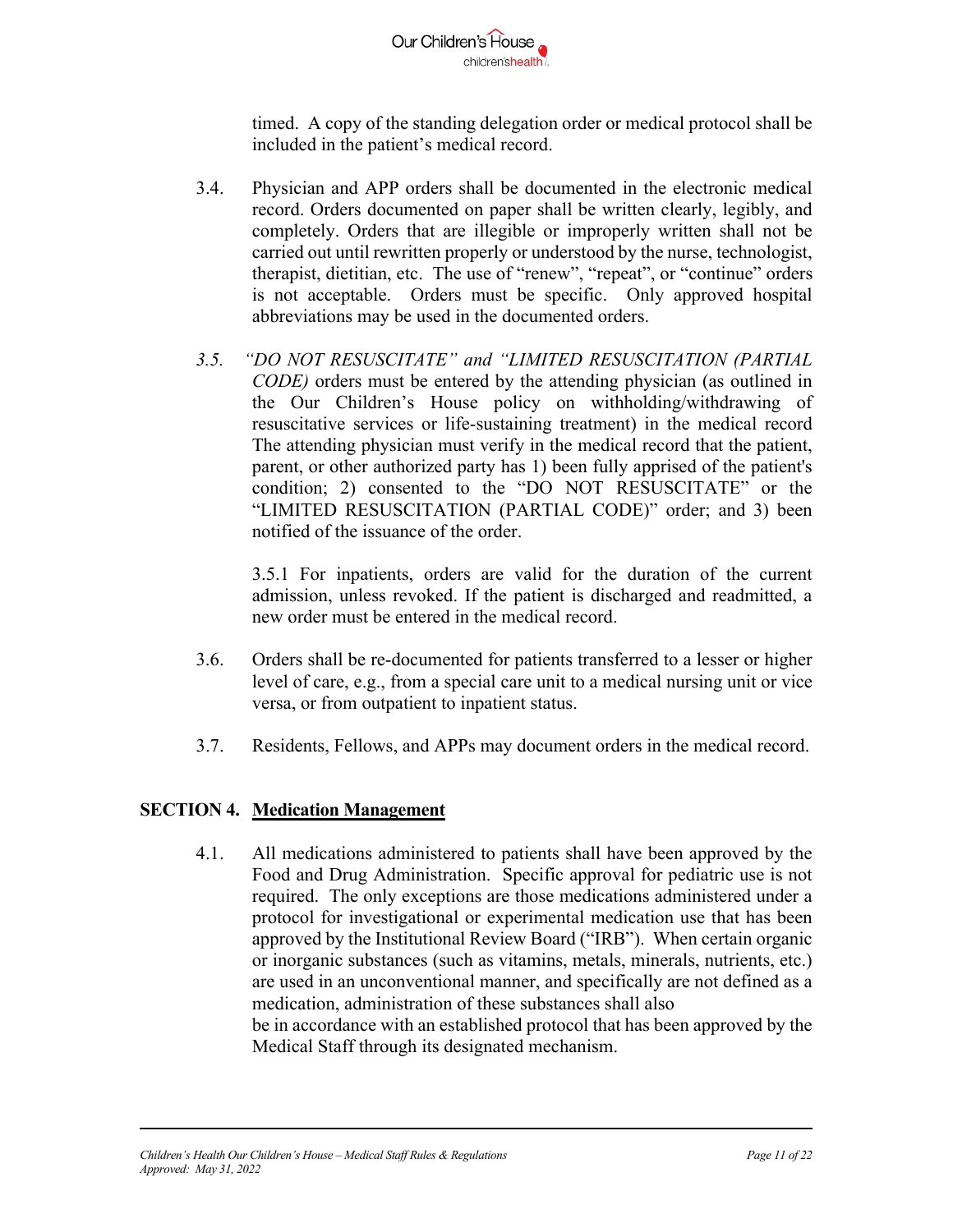

- 4.2. Investigational or experimental medications shall be used only under the direct supervision of the principal investigator who shall be a physician member of the Medical Staff with clinical privileges and who shall be responsible for securing the necessary consents.
- 4.3. Access to basic information concerning the medication including dosage, strengths available, actions and uses, side effects, symptoms/signs of toxicity, and personal safety, if applicable and known, shall be provided to all individuals preparing or administering investigational medications.
- 4.4. The pharmacy shall store all investigational medications used at Our Children's House and be responsible for labeling and dispensing in accordance with the physician investigator's written orders.
- 4.5. Medication administration by parents is only performed as part of a teaching program for home use.
- 4.6. It is the policy of Our Children's House that only medication dispensed through Our Children's House pharmacy may be used at Our Children's House. Under special circumstances, the hospital pharmacist may identify the need for medications from other sources that are required for the care of the patient. In such cases, the attending physician, Resident, Fellow, or APP must clearly specify the use of each of these medications in documented orders in the medical record. These medications will be procured, stored and dispensed by the pharmacy.
- 4.7. For each medication, the administration times or the interval between doses must be clearly stated in the order.
- 4.8. The use of "prn" and "on call" in a medication order must be qualified by dosage, indication, and dosing interval.
- 4.9. All standing orders for medications shall be initially evaluated and, if approved, shall be reevaluated at least annually thereafter by the Pharmacy & Therapeutics Committee.
- 4.10. The pharmacy may substitute generic equivalent medications unless specifically noted otherwise on the order form. Non-formulary medications must be obtained through the approval processes.
- 4.11. Medication samples may only be distributed by the pharmacy in accordance with the Medication Management Policies.
- 4.12. Physicians shall abide by medication requirements that have been delineated in other sections of these Rules and Regulations and applicable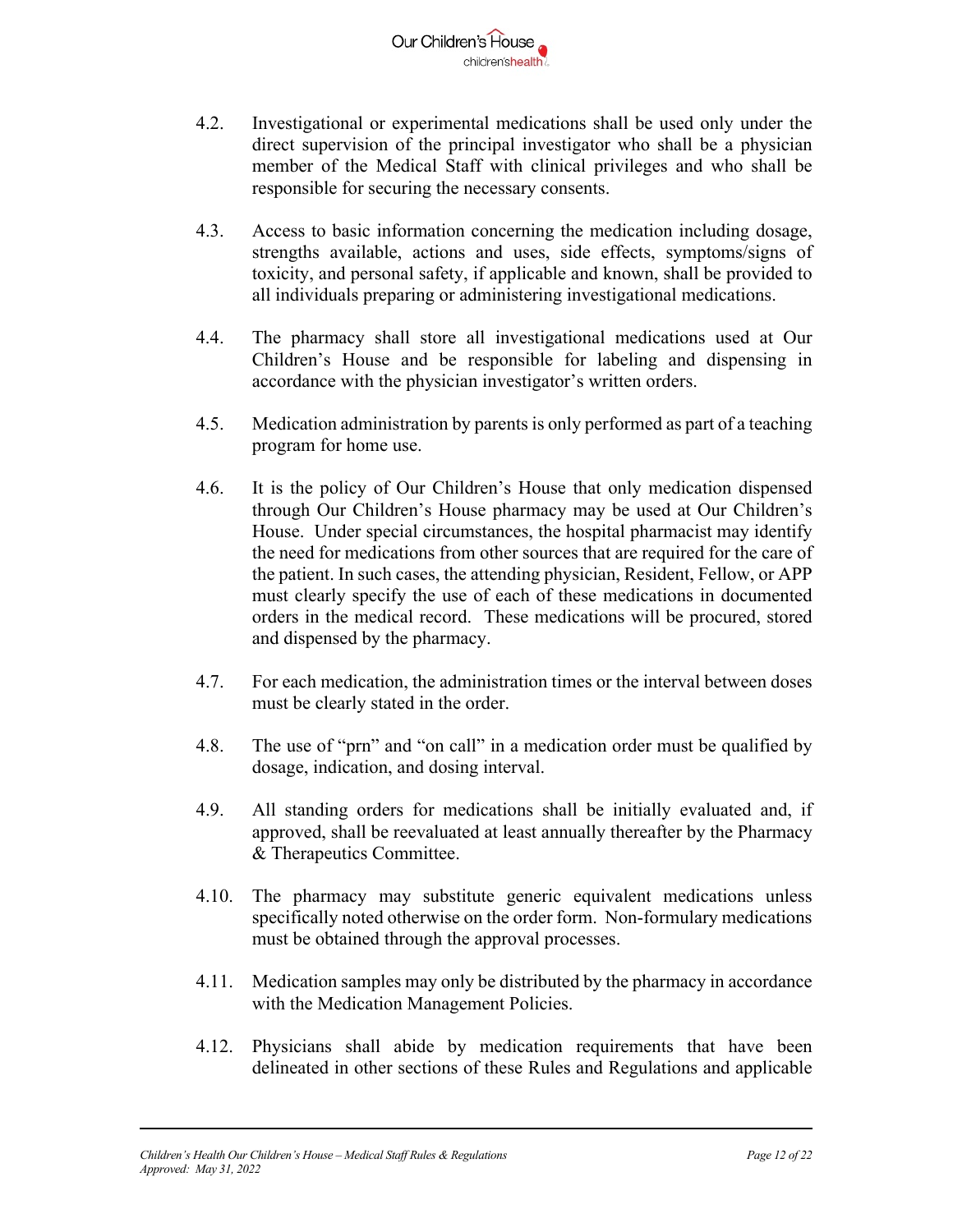

Medical Staff and Our Children's House policies because of their relevance to the subject matter in those sections.

- 4.13. When, in the opinion of a member of the nursing staff or the pharmacy, a medication dosage ordered represents a potential hazard to the patient (e.g., excessive dose, incompatibility problem, contraindicated for patient's condition), and the prescribing provider disagrees, the Service Chief to which the prescribing provider is assigned, the Chair of the Pharmacy  $\&$ Therapeutics Committee or the Chief Medical Officer OCH shall be consulted by the nursing staff member or pharmacist.
- 4.14. All orders for medications in the following categories shall automatically expire as follows:
	- 4.14.1. Vancomycin empiric therapy expires forty-eight (48) hours from the initial order
	- 4.14.2. Orders for all other medications, including controlled and noncontrolled substances, expire in thirty (30) calendar days.
- 4.15. Pharmacists may modify the duration of an order to assure appropriate length of therapy with respect to safety, patient needs or hospital policy. Pharmacists should modify any critical medication order that is due to expire during the night to continue until the prescriber can be notified and a new order entered if the medication should be continued.
- 4.16. There shall be a documented diagnosis, condition, or indication in the medical record for each medication ordered.
- 4.17. Adverse medication reactions shall be reported by clinicians, including Medical staff members, to the pharmacy.
- 4.18. The Pharmacy and Therapeutics Committee of the Medical Staff is delegated the responsibility of restricting the use of a specific medication or class of medications and expectations for use, either entirely or for use only in stated conditions or for use only on consent of a specified expert. The Medical Executive Committee has a right to review the recommended restriction of medications as developed by the Pharmacy and Therapeutics Committee on an ongoing basis.

### **SECTION 5. Consultation**

5.1. The attending physician, Resident, Fellow or APP is responsible for requesting consultation when indicated and for calling a qualified consultant. The attending physician (or authorized designee) shall provide written authorization to permit another physician to attend or examine the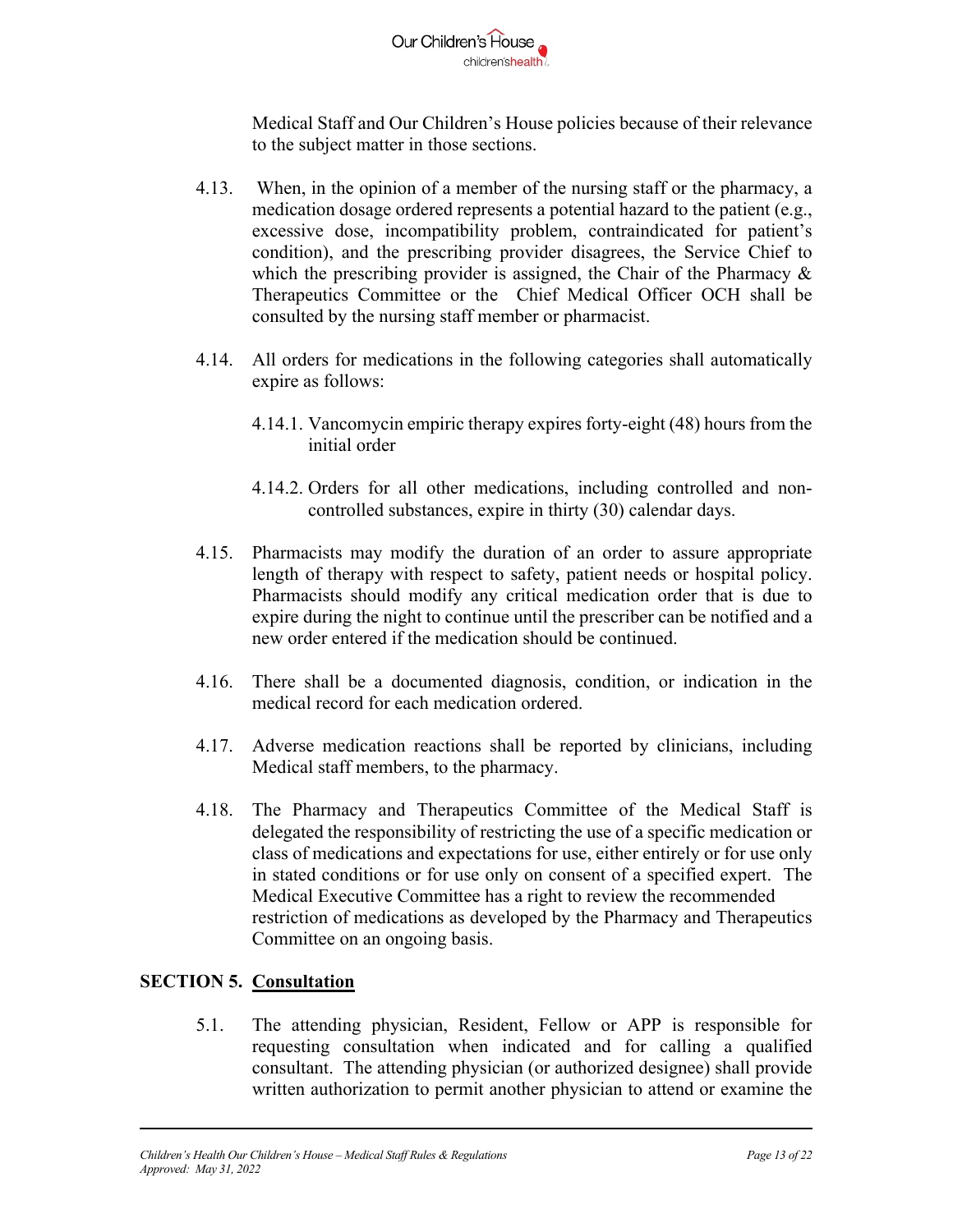

patient except when a *bona fide* emergency precludes this being done. The attending physician (or authorized designee) shall document in the medical record if the consultant is requested to document orders and/or assume aspects of care of the patient.

- 5.2. Any qualified physician or APP with clinical privileges at Our Children's House may be called by the physician or APP responsible for the patient to provide consultation within the consultant's area of approved clinical practice. The requesting provider shall communicate the relative urgency and desired timeframe for completion of the consultation. The consultant shall communicate any anticipated delays in completion of the consultation.
- 5.3. Although repeated consultations may be required and even though the consultant may undertake treatment in his/her phase of the patient's case, the primary responsibility for the patient shall remain with the original attending physician, unless notice of transfer is documented in the medical record.
- 5.4. Consultation reports shall show evidence that the consultant has provided sufficient documentation to address the request from the consulting provider. A limited statement such as "I concur" generally would not constitute an adequate consultation report. Except in emergency situations, so verified in the medical record, a consultation relative to a potentially hazardous procedure shall be recorded prior to the procedure being performed.
- 5.5. In all cases, the consulting service shall complete a consultation note for formal consultations within 48 hours or a phone communication note for phone consultations within 24 hours of the consultation.

### **SECTION 6. General Requirements**

- 6.1. Written authorization of the patient, parent, or other legally authorized representative is required for release of medical information to individuals not otherwise authorized by law to receive this information.
- 6.2. General consent for treatment" covers evaluation and routine medical, nursing and other patient care, treatment and procedures that do not require informed consent (i.e. procedures and treatment that do not have risks, hazards, or alternative treatments that a reasonable person would want to know prior to giving consent). General consent must be obtained from the patient or the patient's legal representative before medical services/care can be provided at Our Children's House or as otherwise outlined in the Our Children's House Disclosure and Informed Consent Policy (hospital policy). General consent is valid and remains in effect during the patient's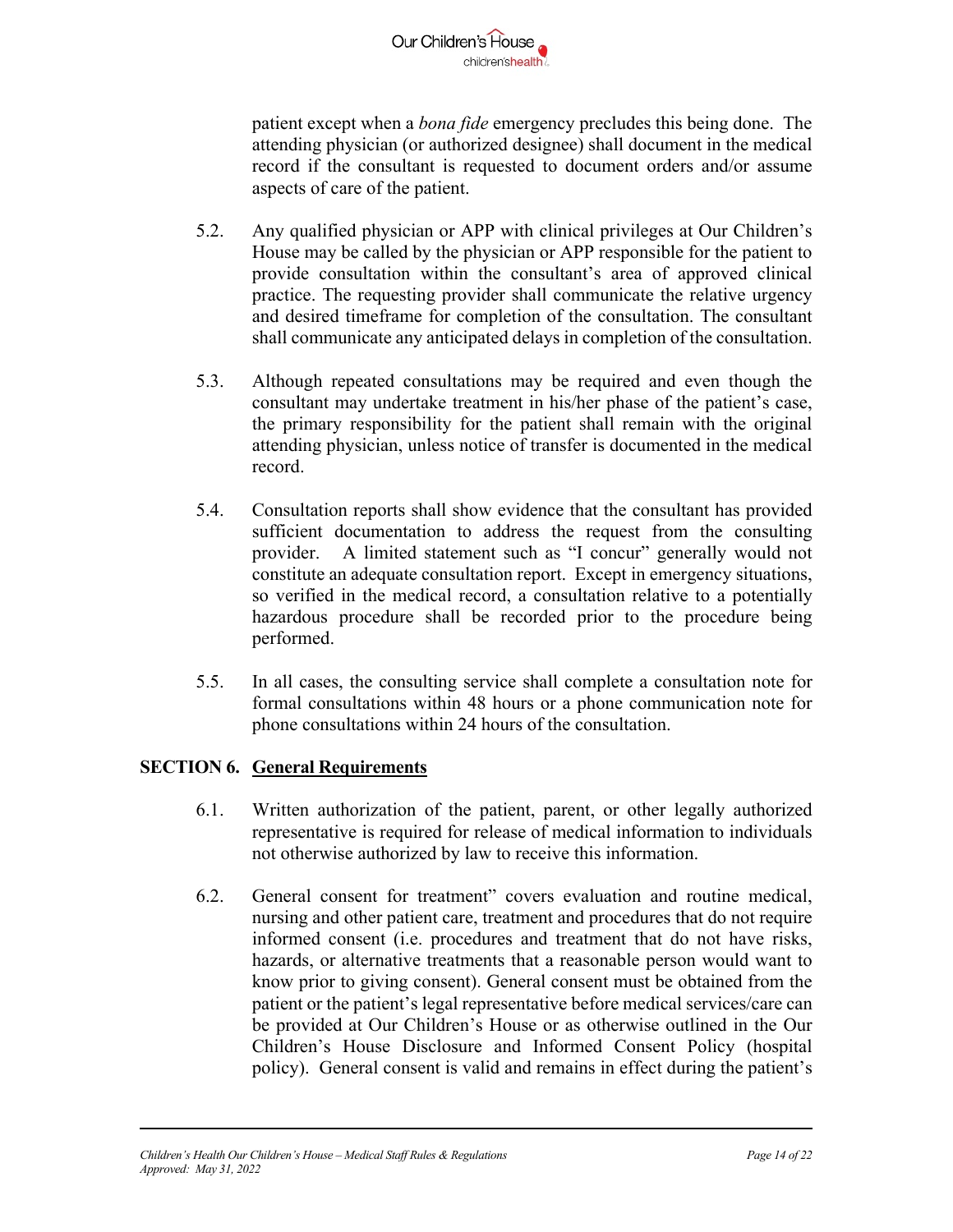

hospital admission for inpatients and for one year from the date of signature for outpatients.

- 6.3. In addition to general consent obtained by Our Children's House at the time of the patient's admission, in accordance with the process outlined in the hospital policy, informed consent is required for procedures and treatment that have benefits, risks, side effects and alternative treatments that a reasonable person would want to know prior to giving consent. Informed consent shall be obtained and signed by the physician performing the procedure or treatment ("Responsible Physician") or by a qualified designee (i.e. other member of the Medical Staff, Resident, Fellow, or APP) who has the clinical knowledge and/or expertise for the procedure or treatment being performed to adequately provide information for informed consent and who has been designated by the Responsible Physician to provide such information. The "Responsible Physician" has the full responsibility for the procedure or treatment being provided to the patient. The Responsible Physician of record is responsible for verifying that informed consent has been properly obtained.
- 6.4. Exceptions to obtaining consent may be made for emergency conditions, life-threatening situations, or suspicion of abuse, as outlined in hospital policy. The attending physician, who is ultimately responsible for the care of the patient, shall be responsible for determining, and subsequently documenting, whether the patient has what reasonably appears to be an emergency, life-threatening injury or illness; care shall not be delayed if the attending physician deems emergent care is needed and there is either insufficient time to obtain consent and/or the patient's parent or legal representative is not present and cannot be contacted immediately.
- 6.5. Telephone consent may be obtained when the patient's parent or legal representative is not available in person to provide written consent; however, the parent or legal representative shall sign the consent form as soon as possible. Documentation of telephone consent into the medical record shall be made in accordance with hospital policy.
- 6.6. If consent covers a series of like procedures that may be performed over a period of days, the consent form shall indicate the number of procedures and time frame for which the consent is in effect.
- 6.7. If a patient's condition changes or the risks associated with the procedure change a new consent form must be executed.
- 6.8. If a written consent was obtained greater than sixty (60) calendar days prior to the scheduled procedure or treatment, the Responsible Physician must:
	- Obtain a new written consent; or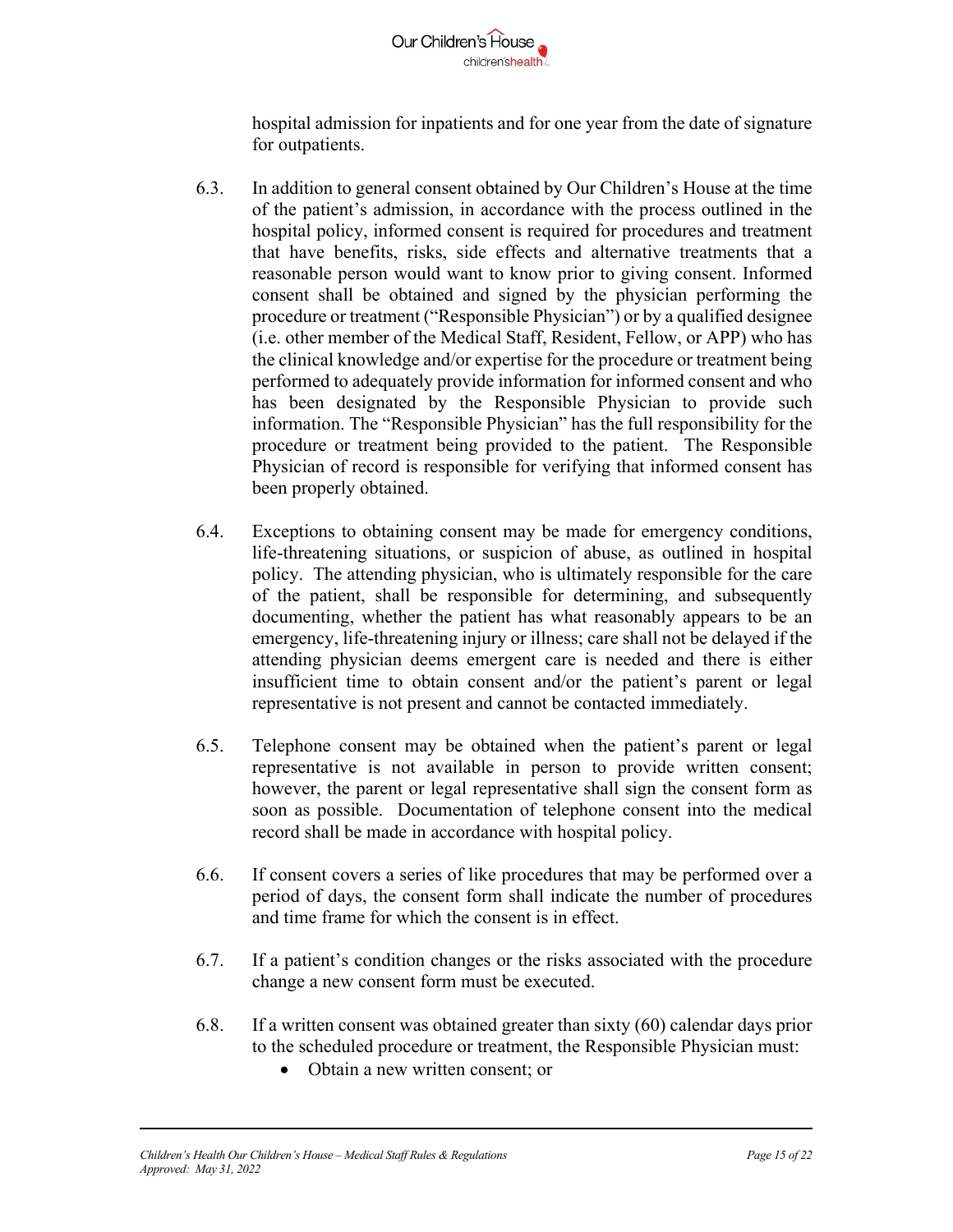

- If the patient's parent or legal representative is the same individual who previously signed the consent form and there are no changes to the patient's condition noted in the updated history and physical, resign and re-date the consent form and have the parent/legal representative re-sign and re-date the consent form after review and discussion and have the re-signed/re-dated signatures witnessed.
- 6.9. Informed consent must be obtained for research as required by the Institutional Review Board ("IRB") and Our Children's House policy for informed consent for research.
- 6.10. Each patient shall be assigned an attending physician. A patient or the patient's parent/legally authorized representative may request a change of the assigned attending physician. When such a change occurs, all previous orders for treatment shall be canceled and new orders will be required.
	- 6.10.1. The attending physician can delegate to an APP, under the supervision of an attending physician.
	- 6.10.2. The patient shall have the right to request to be seen by the attending physician instead of, or in addition to, the APP.
- 6.11. When necessary and in the absence of the regular attending physician any member of the Medical Staff with clinical privileges may be requested by the Service Chief to attend a colleague's patient. The requested Medical Staff member shall be expected to show the same consideration he or she would wish to have shown to one of his or her patients under similar circumstances.
- 6.12. All physicians or APP shall participate in patient discharge planning in accordance with the utilization review plan or other written requirements.
- 6.13. Clinical laboratory tests shall be performed at Our Children's House and couriered to Children's Medical Center Dallas for processing and interpretation. If a particular test needs to be sent to another outside laboratory, Children's Medical Center Dallas laboratory will select the appropriate facility, make appropriate arrangements, and provide oversite of the outside laboratory services. Children's Medical Center Dallas will send the laboratory test results performed at Children's Medical Center Dallas and any outside laboratory to Our Children's House, which will become part of the medical record.
- 6.14. The Radiology Service shall provide authenticated reports for all radiologic examinations performed under the radiologist's supervision at Our Children's House and, when requested, review of examinations performed outside of Our Children's House and its affiliates, will be provided by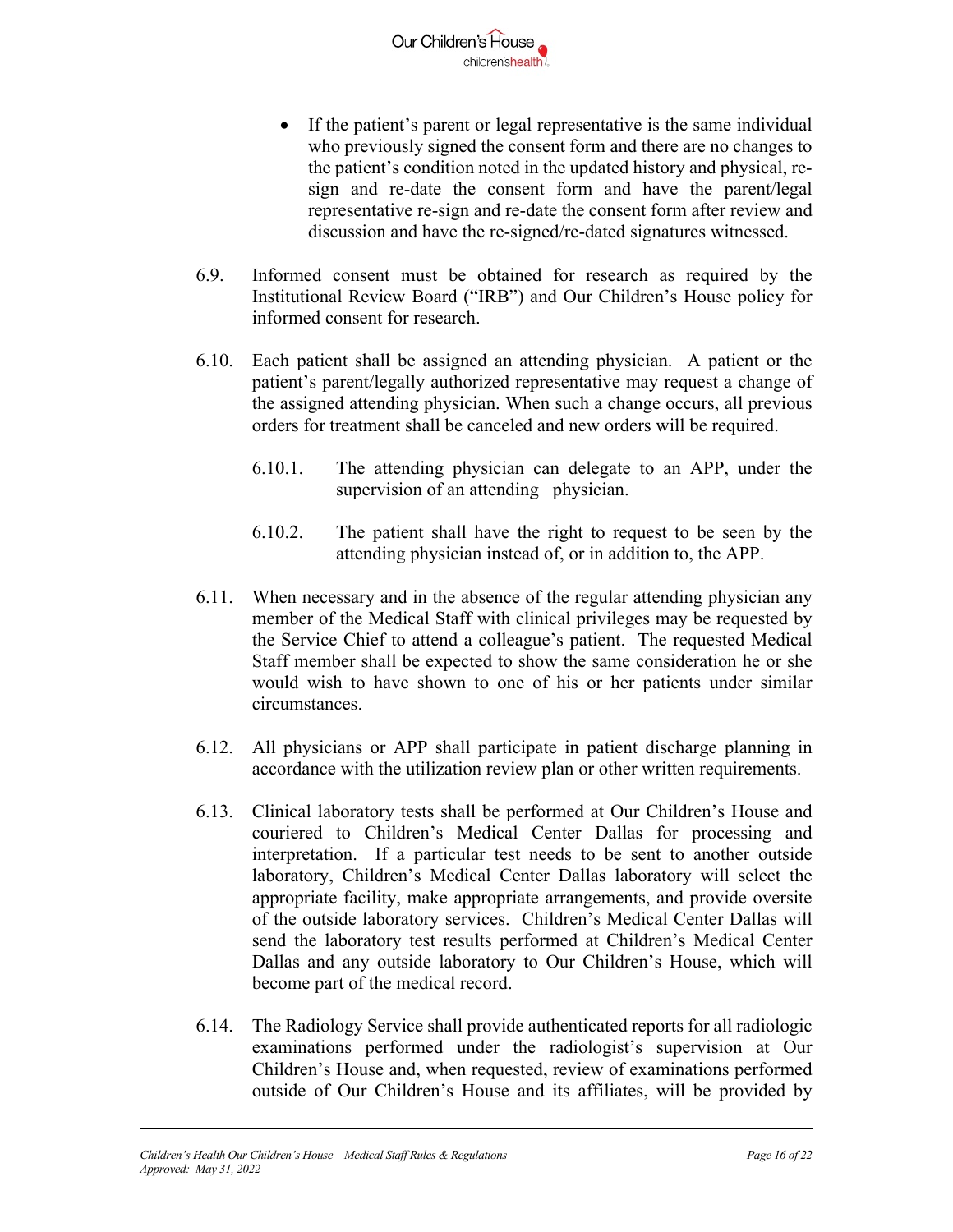

Children's Medical Center Dallas as per departmental guideline. Otherwise, the attending physician or authorized licensed practitioner may record his/her own interpretation in the history or progress note section of the medical record (to include non-radiologist fluoroscopy and speech studies).

- 6.15. The ordering of any baseline admission testing (e.g., laboratory, imaging, electrocardiography, etc.) shall be the responsibility of the attending physician (or authorized designee) on an individual-patient basis.
- 6.16. Physicians or APP requesting diagnostic examinations by a pathologist or radiologist shall provide, in the written request, all relevant information available, so as to assist in the determination of an accurate diagnosis/impression.
- 6.17. Designated qualified members of the Medical Staff present at Our Children's House shall respond to cardiopulmonary resuscitation codes in accordance with Our Children's House policy.
- 6.18. Any member of the Medical Staff who has reason to find fault with an employee of Our Children's House, shall report the deficiency to the relevant supervisor or department director immediately and if needed, follow the appropriate escalation path. In no case shall the Medical Staff member take it upon him or herself to discipline an employee. In cases where the patient may suffer harm if action is not taken immediately, the physician may require that the employee relinquish care of his or her patient(s) until the matter is investigated.
- 6.19. In the event of a patient death at Our Children's House, the deceased shall be pronounced dead by a physician. The body shall not be released until a record of the patient's death is completed and placed in the medical record of the deceased.
- 6.20. All physicians and APPs shall foster a strong culture of safety by participating in quality, safety, and performance improvement initiatives upon request as defined by the code of conduct.
- 6.21. All physicians and APPs shall be responsible for knowing their obligations in the event of a disaster or other emergency situation (i.e., fire, tornado, bomb threat, etc.) and shall report accordingly. They shall participate in emergency management/fire prevention drills as required.
- 6.22. Transfusion of blood and blood components shall be done in accordance with hospital and laboratory policies and procedures, in accordance with recommendations of Our Children's House Transfusion Committee.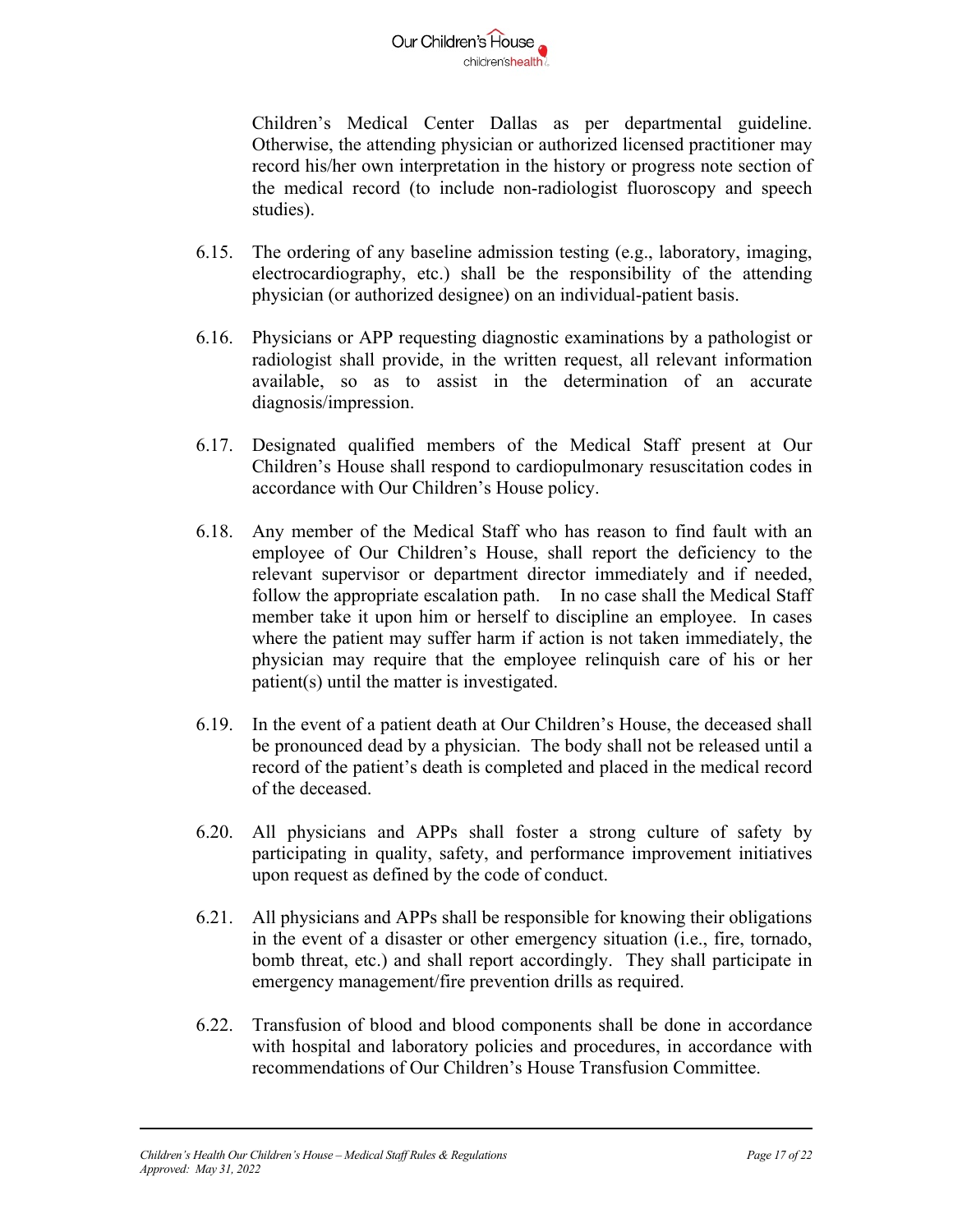

- 6.23. Oxygen and respiratory therapy shall be administered in accordance with the attending physician's or APP's order or in accordance with established policy and protocol approved by the Medical Staff through its designated mechanism. In cases where the duration of treatment is not specified or is stated indefinitely, the treatment shall be discontinued as per Our Children's House policies unless new orders are documented; however, prior to discontinuing the treatment, the nurse or therapist shall notify the attending physician or APP and confirm that the treatment should be discontinued.
- 6.24. All respiratory therapy orders for critical care patients must be reviewed and documented daily. All oxygen and respiratory therapy orders on noncritical care patients shall be reviewed at least every seventy-two (72) hours.
- 6.25. The Infection Prevention and Control Committee, through its chairperson or members, has the authority to institute any appropriate control measures or studies when it is reasonably believed that a danger to patients, visitors, or personnel exists. This authority includes placing a patient under isolation precautions even though the attending physician may not believe such precautions are necessary.
- 6.26. Copies of pathology slides are the property of Our Children's House and may be lent to other hospitals, physicians/APPs, or research institutions for valid reasons and upon approval of an Our Children's House pathologist.
- 6.27. All inpatients shall be visited by their attending physician within twentyfour (24) hours of admission and once every calendar day thereafter; this visit shall be documented in the medical record. If this requirement cannot be fulfilled, the attending physician shall arrange for another qualified member of the Medical Staff with clinical privileges to attend the patient, and the nursing staff shall be notified of the name of the physician who shall be responsible in the interim.
- 6.28. Patients in need of behavioral restraint/seclusion shall be restrained/secluded for the protection of self or others in compliance with applicable laws. When use of behavioral restraints/seclusion is indicated, justification for such use and a time-limited order by the physician noting both start and end times shall be present. The time-limited order should be no longer than four (4) hours for patients eighteen years of age and older, two (2) hours for patients aged nine (9) to eighteen (18) years, and one (1) hour for patients under the age of nine (9) years. The time-limited order must be signed and an assessment of the patient made by a licensed physician within one (1) hour of the application of behavioral restraint/seclusion. Other requirements of Our Children's House restraint/seclusion policy and procedure shall also be met.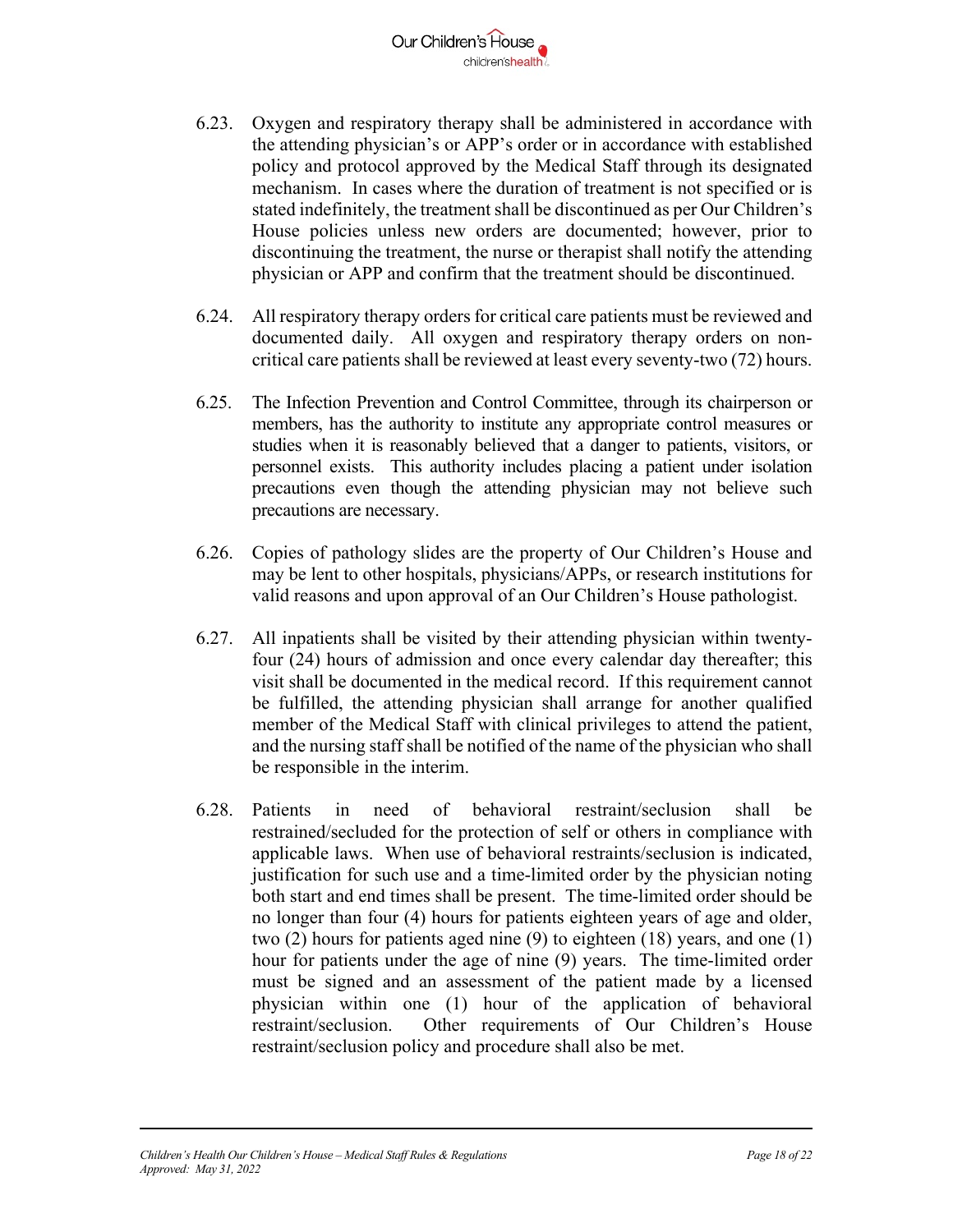

- 6.29. When a life-threatening situation develops requiring the administration of blood or blood products for survival, even if the patient, parent or other authorized party objects due to religious reasons or other reasons, the attending physician, with the assistance of Our Children's House, shall attempt to obtain the necessary legal means to administer blood or blood products to sustain life.
- 6.30. When any professional person has any reason to doubt or question the care provided to a patient or believes that consultation is needed and has not been obtained or requested, he or she may call this to the attention of his/her supervisor. The supervisor shall follow Our Children's House escalation policy. This concern may be brought to the attention of the Chief Medical Officer OCH or the Service Chief to which the physician is assigned. When circumstances justify action, the Service Chief or the Chief Medical Officer OCH may request a consultation.
- 6.31. In cases in which the radiologist's interpretation of an image significantly differs from that initially made by the physician or APP, a copy of the radiologist's report shall be made available and brought to the attention of the Patient's attending physician or attending or APP (for outpatient settings) and the patient's private physician. The patient shall be informed of any subsequent change to the patient's plan of care. The attending physician will be responsible for informing the patient of any subsequent change of care rendered.
- 6.32. Physician and APP performance should comply with performance measurement initiatives, national patient safety goals and other national and institutional practice standards.

## **SECTION 7. Ambulatory Services**

- 7.1. The Medical Staff shall provide medical diagnosis and treatment in the ambulatory patient care areas. This responsibility can be delegated to an APP through an established collaborative practice agreement. This shall be in accordance with Our Children's House basic plan for delivery of such services, including the delineation of clinical privileges for all attending physicians who render ambulatory patient care. Residents and Fellows may provide care to patients under the direct supervision of an attending physician.
- 7.2. An appropriate medical record shall be maintained for every patient receiving ambulatory care and shall be incorporated into the patient's permanent medical record. The record of ambulatory care must include the following:
	- 7.2.1. Adequate patient demographic data;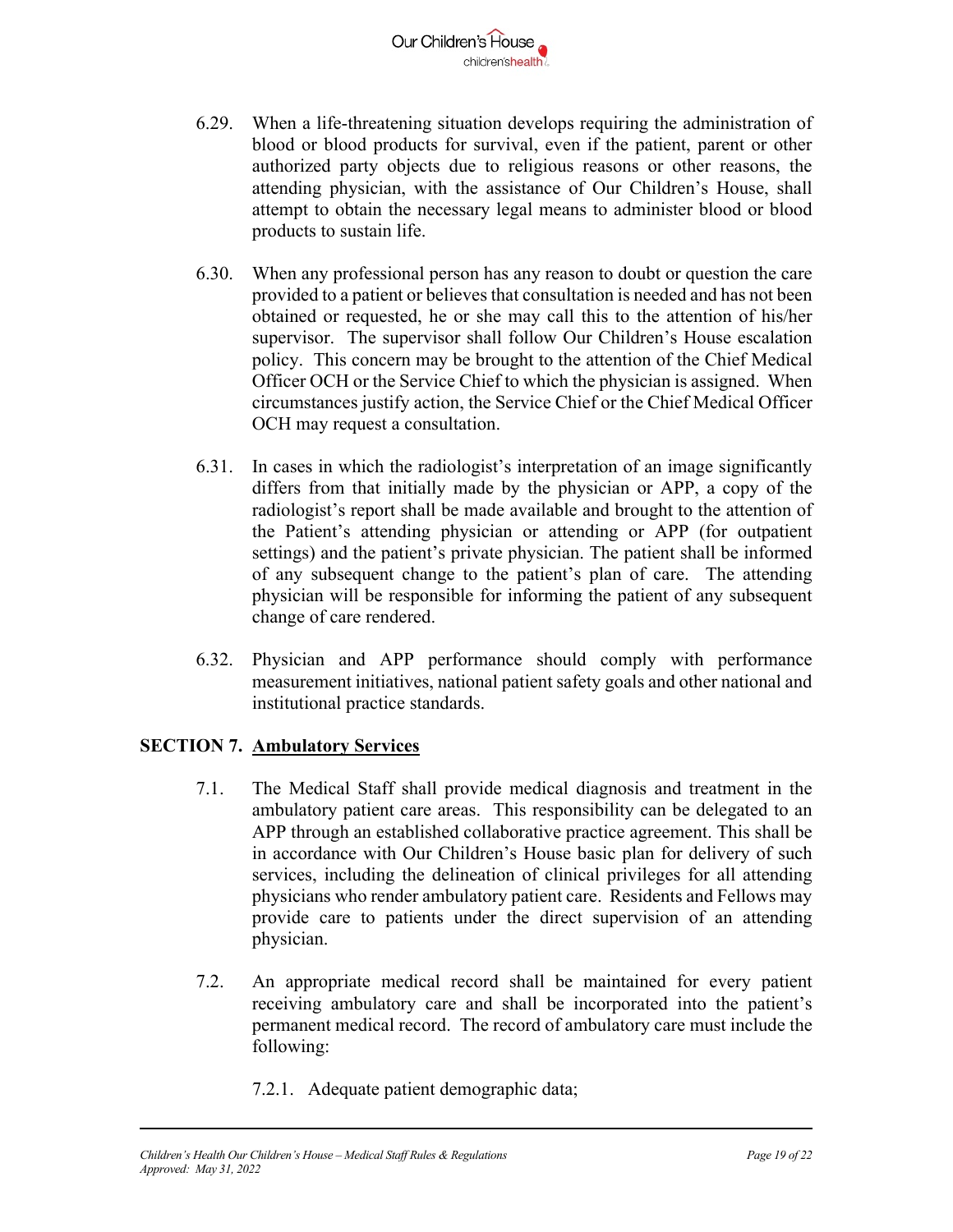

- 7.2.2. Pertinent medical and surgical history;
- 7.2.3. Description of significant clinical, laboratory, and image findings;
- 7.2.4. Diagnosis;
- 7.2.5. Treatment provided;
- 7.2.6. Condition of the patient on discharge or transfer;
- 7.2.7. Any instruction given to the patient and/or family relating to necessary follow-up care; and
- 7.2.8. Reconciliation of medication, including known allergic and other adverse drug reactions, known long-term medications prescribed for or used by the patient including over the counter and herbal treatments.

#### **SECTION 8. Resident's Scope of Practice**

- 8.1. Residents must meet the qualifications for Resident eligibility outlined in the "Essentials of Accredited Residencies in Graduate Medical Education" in the American Medical Associate's Graduate Medical Education Directory.
- 8.2. The position of Resident shall involve a combination of supervised, progressively more complex, and independent patient evaluation and management function and formal educational activities. The competence of the Resident shall be evaluated on a regular basis by the Program Director.
- 8.3. The Resident shall provide care commensurate with his/her level of advancement and competence under the general supervision of appropriately privileged attending teaching physicians. This includes:
	- 8.3.1. Participation in safe, effective, and compassionate patient care;
	- 8.3.2. Development of an understanding of ethical, socioeconomic, and medical/legal issues that affect graduate medical education;
	- 8.3.3. Utilization, when appropriate, of institutional clinical practice guidelines;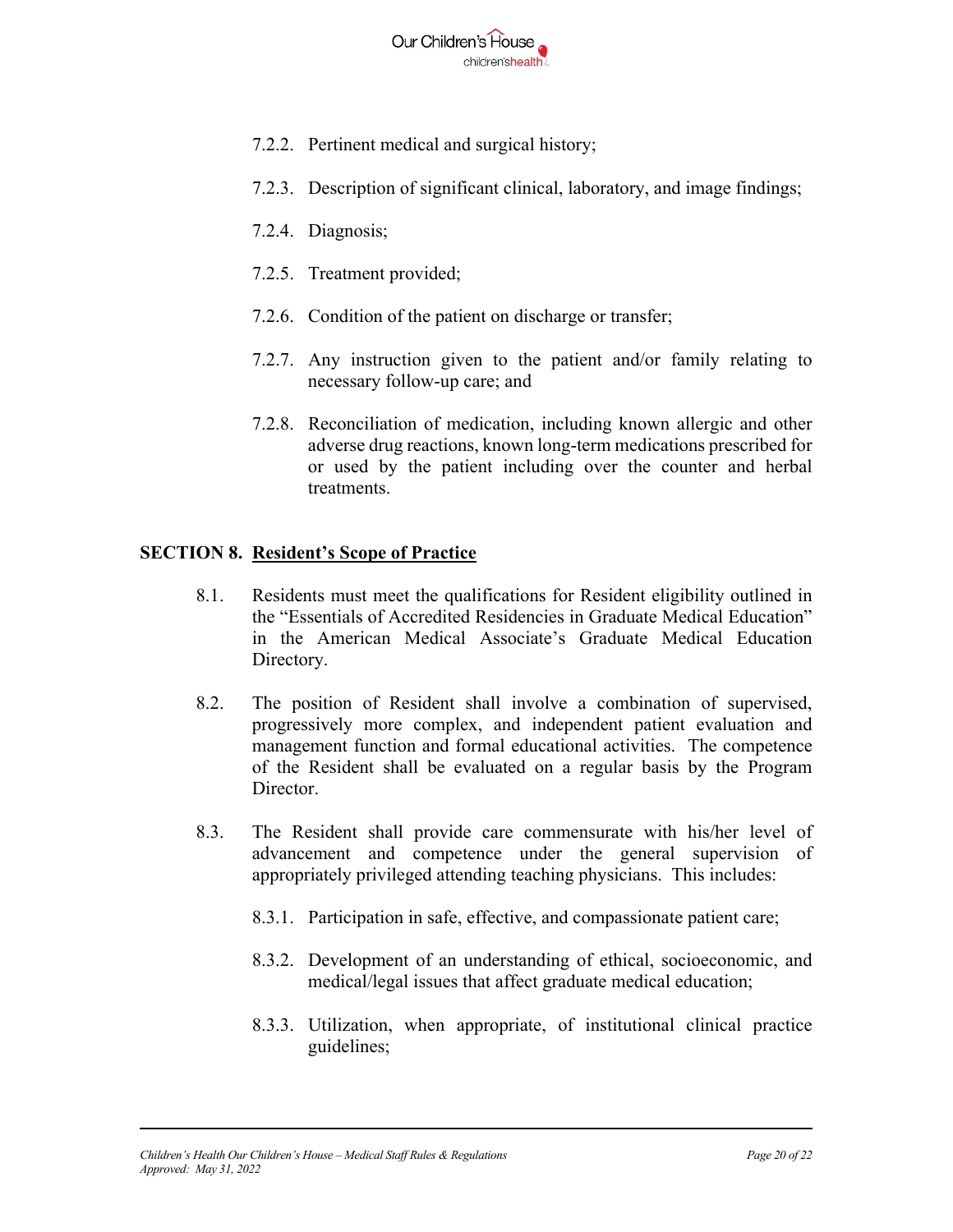

- 8.3.4. Participation in the educational activities of the training program and, as appropriate, responsibility for teaching and supervising other Residents and students;
- 8.3.5. Participation in institutional orientation and education programs;
- 8.3.6. Participation in institutional committees and councils to which the Resident is appointed or invited;
- 8.3.7. Performance of these duties in accordance with the established practices, procedures, and policies of Our Children's House, and those of its programs, clinical services, and other institutions to which the Resident is assigned, including, among other duties, state licensure requirements for physicians in training, as applicable;
- 8.3.8 Compliance with the guidelines of care as defined by the Resident's individual training program; and
- 8.3.9 Compliance with Our Children's House policies and procedures, Rules and Regulations, contracts, and institutional agreements.

#### **SECTION 9. Faculty Permit Physicians Scope of Practice**

- 9.1. Physicians who hold faculty permits must meet the staff membership qualifications for Active, Courtesy, or Consulting staff of the Medical Staff, and may exercise the rights and prerogatives outlined in the Medical Staff Bylaws except as may otherwise be limited by this Section.
- 9.2. The practice of medicine by faculty permit physicians and their duties and responsibilities shall be limited to the teaching confines of UT Southwestern as required by the Texas Medical Board. They may participate in the clinical, patient care, and teaching activities of UT Southwestern at Our Children's House.
- 9.3. Faculty permit physicians may write orders for or prescribe controlled substances for patients of Our Children's House as allowed under the hospital's controlled substance registration.

#### **SECTION 10. Adoption, Review, and Amendments of the Rules and Regulations**

10.1. The Medical Staff, through its designee, shall periodically review the Rules and Regulations, and the results of this review shall be presented to the Medical Executive Committee. Any revisions based on this review shall be made in accordance with the process outlined in the Medical Staff Bylaws.